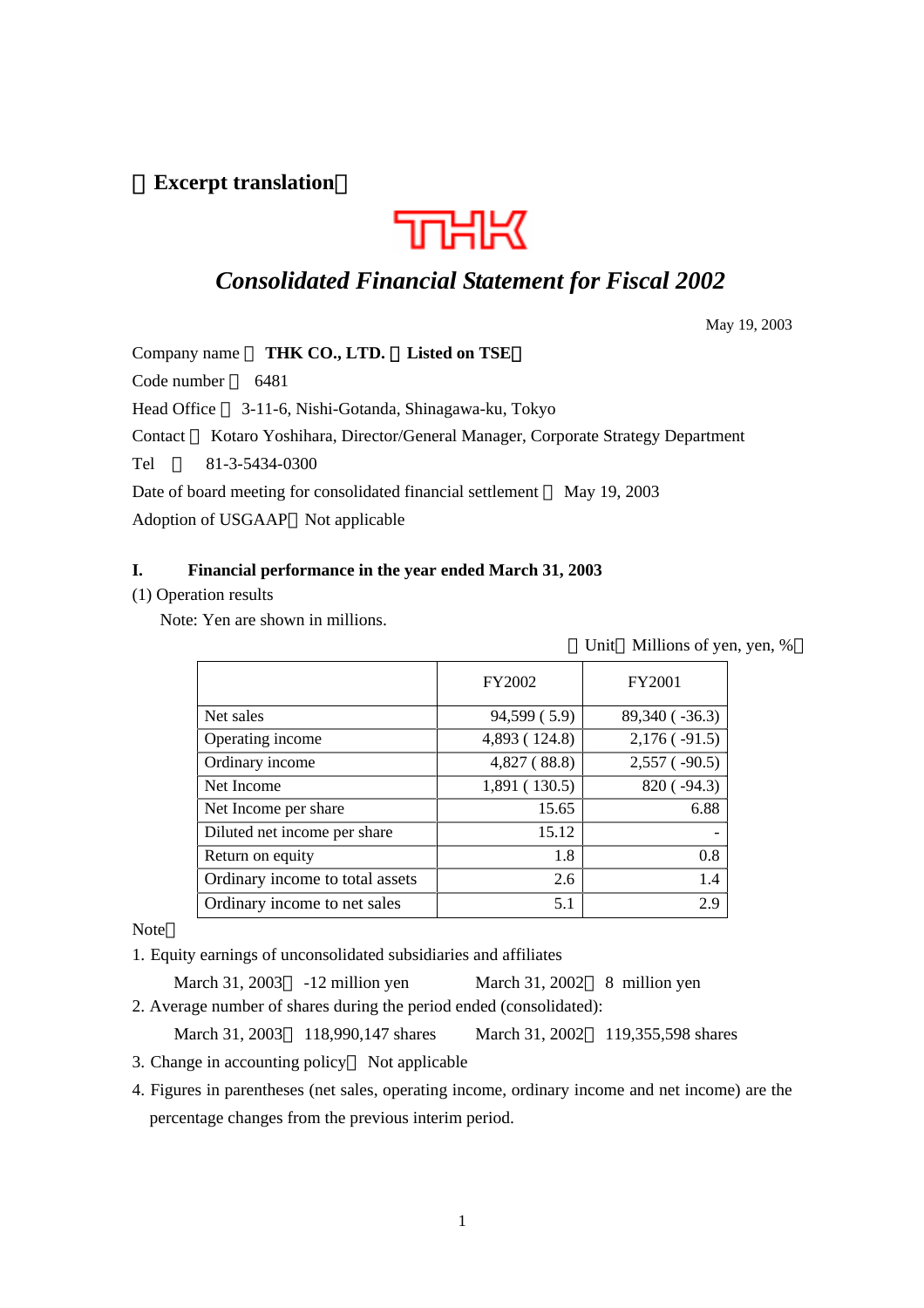## (2) Consolidated Financial Position

Unit Millions of yen,%, Yen

|                                      | <b>FY2002</b> | <b>FY2001</b> |
|--------------------------------------|---------------|---------------|
| Total assets                         | 193,197       | 179,705       |
| Total shareholders' equity           | 102,478       | 103,748       |
| Equity ratio                         | 53.0          | 57.7          |
| Total shareholders' equity per share | 860.80        | 869.20        |

Note Number of shares of common stock at the period ended (consolidated)

March 31, 2003 119,015,152 shares March 31, 2002 119,361,210 shares

(3) Consolidated Statements of Cash Flows

Unit Millions of yen

|                                      | <b>FY2002</b> | <b>FY2001</b> |
|--------------------------------------|---------------|---------------|
| Cash flows from operating activities | 16,012        | 3,272         |
| Cash flows from investing activities | (3,909)       | (7,907)       |
| Cash flows from financing activities | 5,423         | 6,930         |
| Cash and cash equivalents            | 72,533        | 55,007        |

(4) Scope of consolidation and application of equity method

The number of consolidated subsidiaries 13

The number of unconsolidated companies to which the equity method is applied 0

The number of affiliates to which the equity method is applied 1

(5) Change in scope of consolidation and application of equity method

Consolidation New 0,Exclusion 0

Application of equity method New 0,Exclusion 0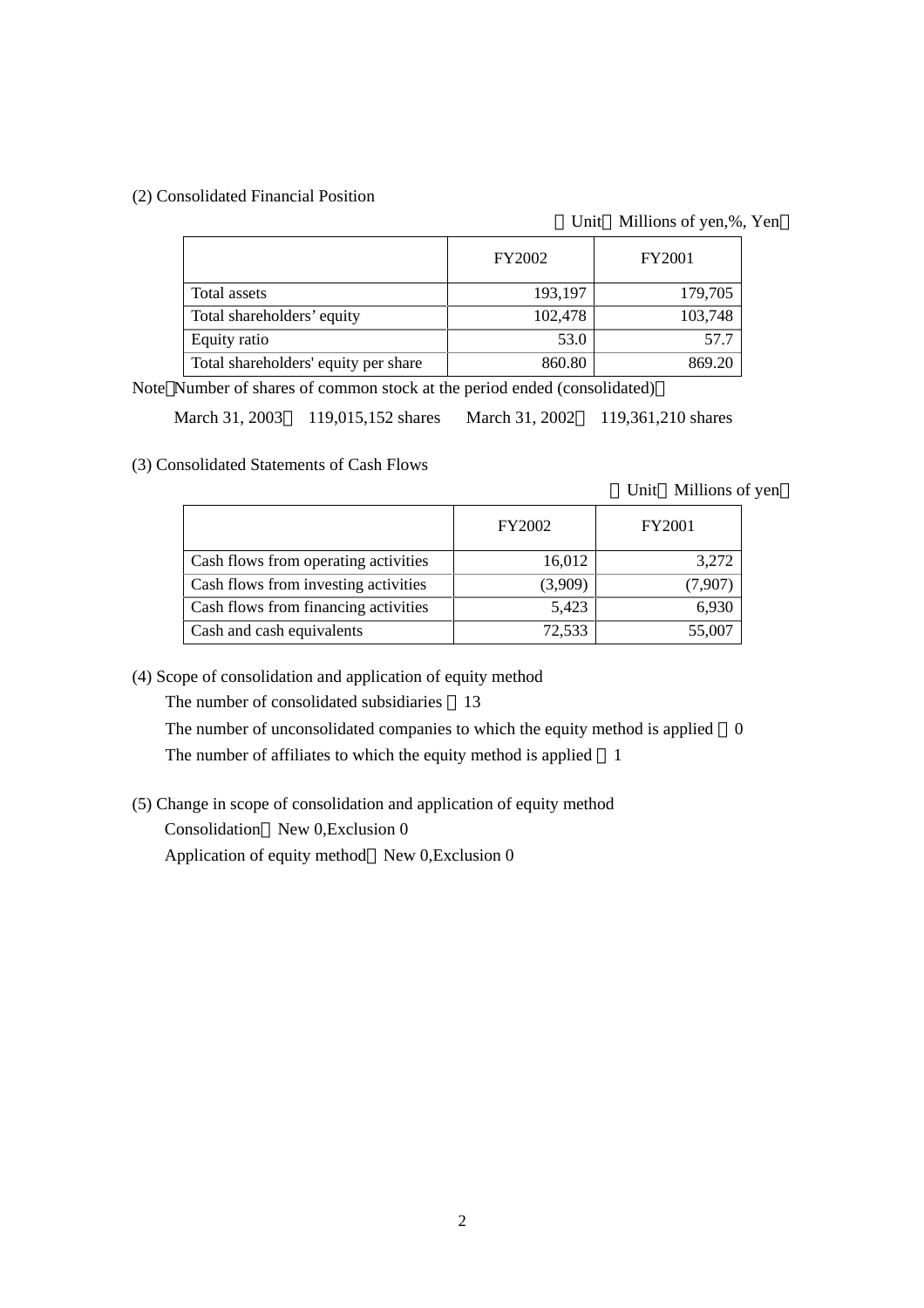|                  |                       | Unit Millions of yen |
|------------------|-----------------------|----------------------|
|                  | For the six months to | For the year ended   |
|                  | September 30, 2003    | March 31, 2004       |
| Net sales        | 51,600                | 104,000              |
| Operating income | 4,300                 | 9,000                |
| Ordinary Income  | 4,300                 | 8,900                |
| Net Income       | 2,350                 | 4,850                |

# **II. Forecast of financial performance for the six months to September 30, 2003 and the year ending March 31, 2004**

Reference: Forecast net income per share (for the year) \ \ \ \ 40.80 \ \ calculated by the expected average number of stocks for the year

# **Caution**: **Forecast Statements**

This document contains forecast statements based on the assumptions and beliefs of the Company's management in light of information currently available.

Such statements involve uncertainties and have risks of volatility that would result from the Company's operations in the future, as well as from changes in the domestic and international environments. Therefore, the Company cannot guarantee the accuracy of such statements and wishes to caution readers that actual operational and financial results may differ from such statements.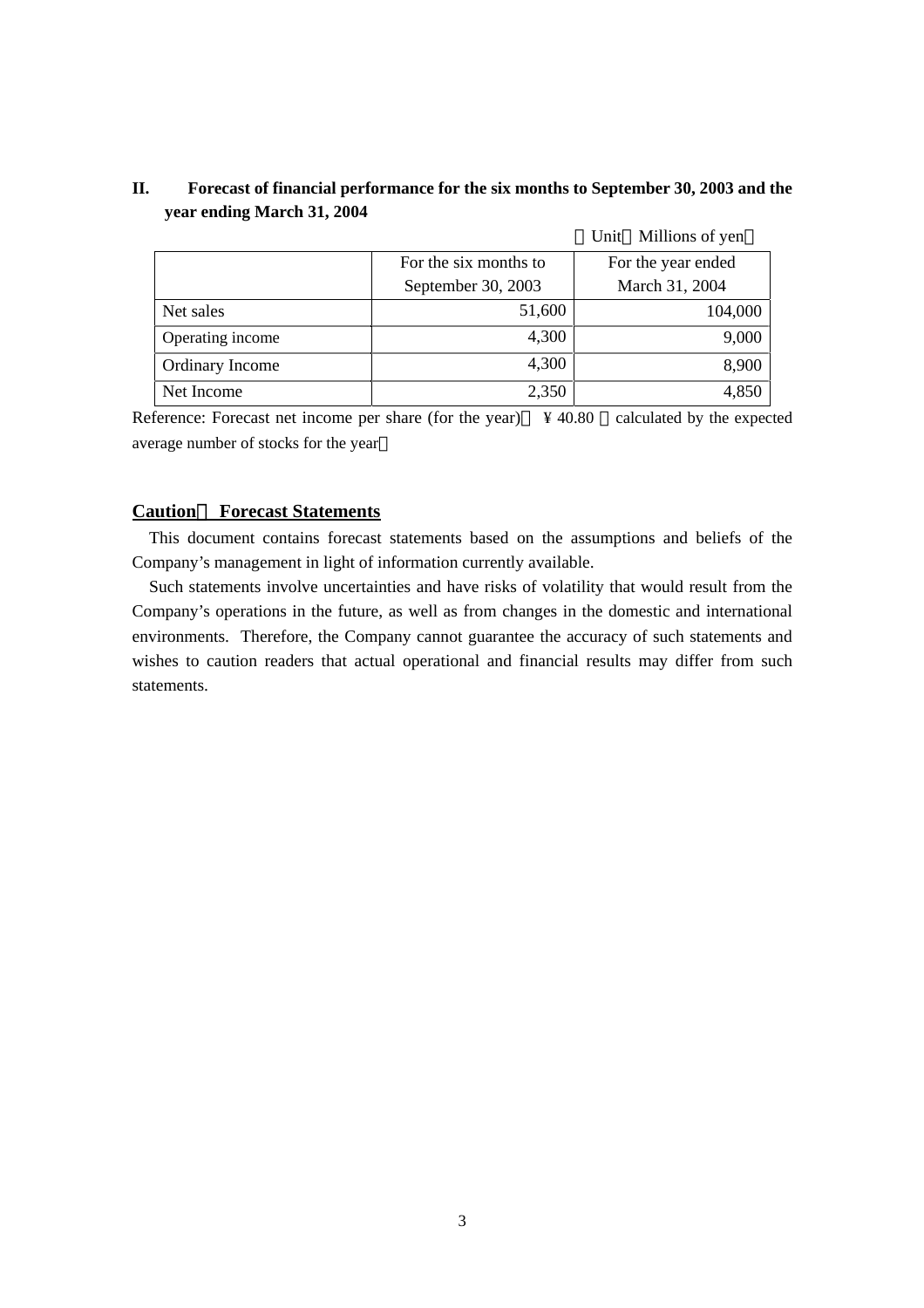# *Consolidated Balance Sheets*

As of March 31, 2002 and 2003

(Unit Millions of yen, )

|                                      | <b>FY2001</b> |       | <b>FY2002</b> |       |
|--------------------------------------|---------------|-------|---------------|-------|
| <b>Assets</b>                        |               |       |               |       |
| Current assets:                      |               |       |               |       |
| Cash on hand and in banks            | 43,368        |       | 66,459        |       |
| Accounts and notes receivable-trade  | 24,834        |       | 35,063        |       |
| Short-term investments in securities | 9,137         |       | 7,003         |       |
| Inventories                          | 26,431        |       | 23,747        |       |
| Deferred tax assets                  | 2,521         |       | 2,248         |       |
| Short-term loans                     | 4,214         |       | 260           |       |
| Other current assets                 | 6,575         |       | 1,213         |       |
| Less: Allowance for bad debts        | $-470$        |       | $-383$        |       |
| Total current assets                 | 116,612       | 64.9  | 135,613       | 70.2  |
| Fixed assets:                        |               |       |               |       |
| Tangible fixed assets:               | 44,050        | 24.5  | 42,390        | 21.9  |
| Buildings and structures             | 15,223        |       | 14,152        |       |
| Machinery, equipment and vehicles    | 16,495        |       | 15,292        |       |
| Land                                 | 10,253        |       | 10,258        |       |
| Construction in progress             | 587           |       | 1,303         |       |
| Other                                | 1,491         |       | 1,384         |       |
| Intangible fixed assets:             | 2,518         | 1.4   | 1,925         | 1.0   |
| Investments and others:              | 16,505        | 9.2   | 13,249        | 6.9   |
| Total fixed assets                   | 63,074        | 35.1  | 57,566        | 29.8  |
| Total deferred assets                | 19            | 0.0   | 16            | 0.0   |
| Total assets                         | 179,705       | 100.0 | 193,197       | 100.0 |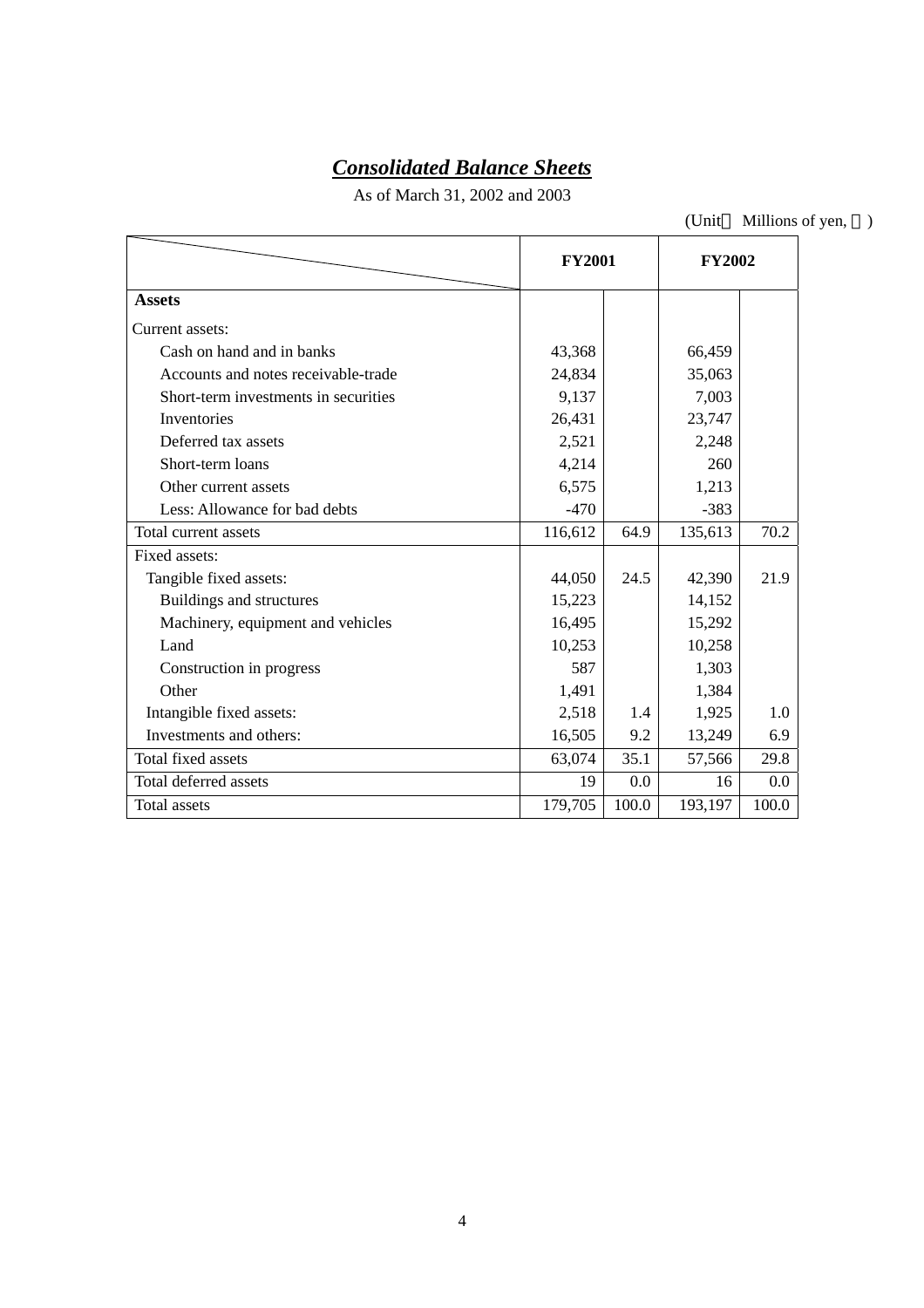# *Consolidated Balance Sheets*

As of March 31, 2002 and 2003

(Unit Millions of yen, )

|                                                                | <b>FY2001</b> |        | <b>FY2002</b> |        |
|----------------------------------------------------------------|---------------|--------|---------------|--------|
| <b>Liabilities</b>                                             |               |        |               |        |
| Current liabilities:                                           |               |        |               |        |
| Accounts and notes payable-trade                               | 11,754        |        | 16,960        |        |
| Short-term bank loans                                          | 6,551         |        | 3,305         |        |
| Current portion of long-term debt                              | 4,168         |        | 2,406         |        |
| Current portion of bonds                                       | 8,000         |        | 3,443         |        |
| Current portion of convertible bonds                           |               |        | 13,905        |        |
| Corporate income taxes payable and others                      | 108           |        | 1,668         |        |
| Accrued bonus                                                  | 1,149         |        | 1,243         |        |
| Other current liabilities                                      | 4,247         |        | 5,216         |        |
| Total current liabilities                                      | 35,980        | 20.0   | 48,149        | 24.9   |
| Fix liabilities:                                               |               |        |               |        |
| <b>Bonds</b>                                                   | 18,488        |        | 15,000        |        |
| Convertible bonds                                              | 13,905        |        |               |        |
| Bond with subscription warrant                                 |               |        | 23,000        |        |
| Long-term debt                                                 | 4,216         |        | 1,192         |        |
| Allowance for retirement and severance benefits                | 1,345         |        | 1,483         |        |
| Reserve for directors' and auditors' retirement benefits       | 1,512         |        | 1,193         |        |
| Other                                                          | 141           |        | 389           |        |
| <b>Total Fix liabilities</b>                                   | 39,609        | 22.1   | 42,259        | 21.9   |
| <b>Total liabilities</b>                                       | 75,590        | 42.1   | 90,409        | 46.8   |
| <b>Minority interest</b>                                       |               |        |               |        |
| Minority interest                                              | 366           | 0.2    | 309           | 0.2    |
| Shareholders' equity:                                          |               |        |               |        |
| Common stock                                                   | 23,106        | 12.9   |               |        |
| Additional paid-in capital                                     | 30,962        | 17.2   |               |        |
| Consolidated surplus                                           | 48,585        | 27.0   |               |        |
| Valuation adjustment for marketable securities                 | 45            | 0.0    |               |        |
| Foreign currency translation adjustment                        | 1,053         | 0.6    |               |        |
| Treasury stock                                                 | $-3$          | $-0.0$ |               |        |
| Total shareholders' equity                                     | 103,748       | 57.7   |               |        |
| Common stock                                                   |               |        | 23,106        | 12.0   |
| Capital surplus                                                |               |        | 30,962        | 16.0   |
| Earned surplus                                                 |               |        | 48,686        | 25.2   |
| Valuation adjustment for marketable securities                 |               |        | $-355$        | $-0.2$ |
| Foreign currency translation adjustments                       |               |        | 481           | 0.2    |
|                                                                |               |        | 102,881       | 53.2   |
| Treasury stock                                                 |               |        | $-403$        | $-0.2$ |
| Total shareholders' equity                                     |               |        | 102,478       | 53.0   |
| Total liabilities, minority interests and shareholders' equity | 179,705       | 100.0  | 193,197       | 100.0  |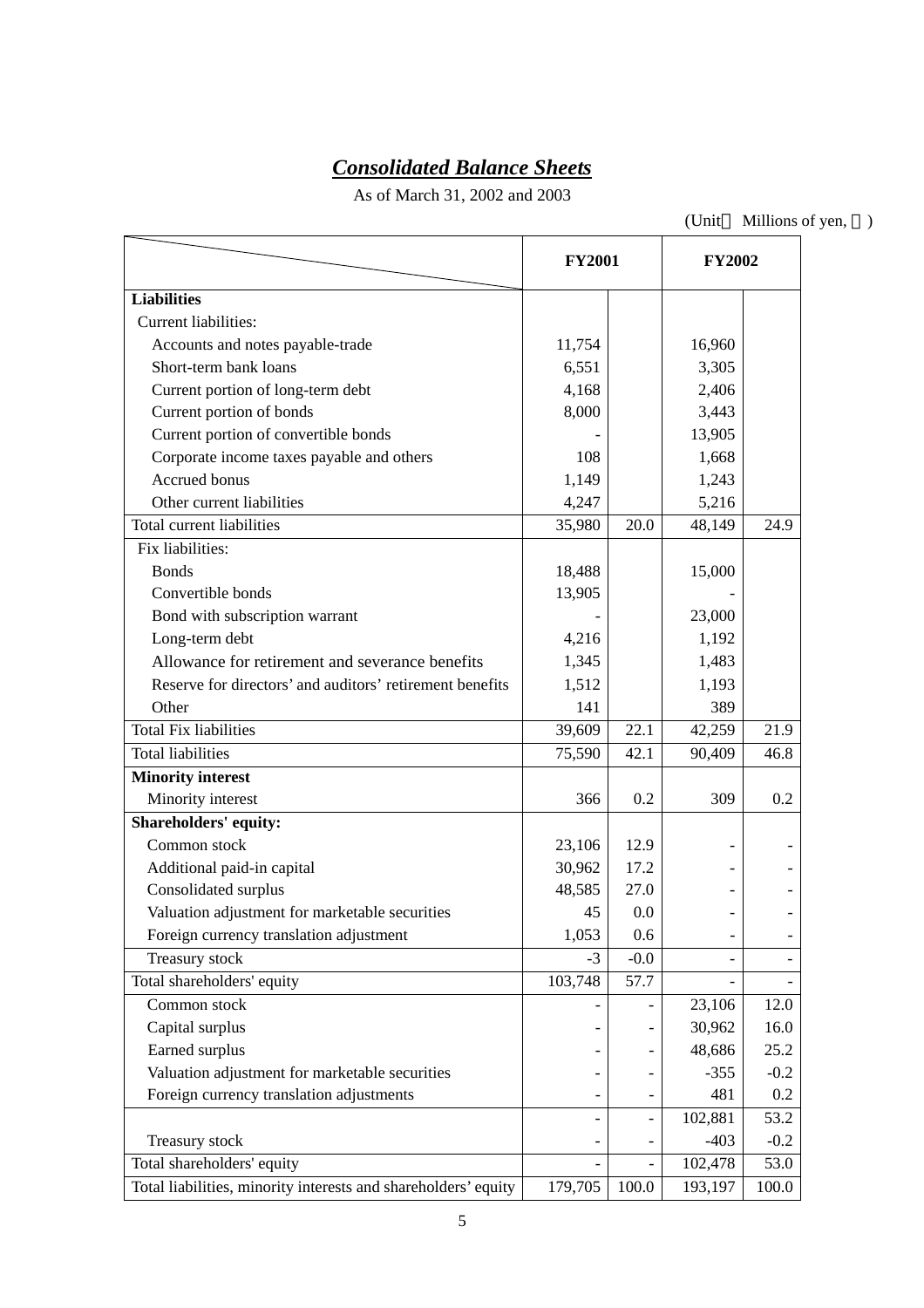# *Consolidated Statements of Income*

For the year ended March 31, 2002(FY2001) and 2003(FY2002)

(Unit Millions of yen, )

|                                                               | <b>FY2001</b> |        | FY 2002 |         |
|---------------------------------------------------------------|---------------|--------|---------|---------|
| Net sales                                                     | 89,340        | 100.0  | 94,599  | 100.0   |
| Cost of sales                                                 | 63,293        | 70.8   | 66,646  | 70.5    |
| Gross profit                                                  | 26,046        | 29.2   | 27,953  | 29.5    |
| Sales, general and administrative expenses                    | 23,870        | 26.8   | 23,060  | 24.3    |
| Operating income                                              | 2,176         | 2.4    | 4,893   | 5.2     |
| Non-operating income:                                         | 1,869         | 2.1    | 1,226   | 1.3     |
| Interest income                                               | 298           |        | 169     |         |
| Dividend income                                               | 57            |        | 49      |         |
| Foreign-exchange gain                                         | 801           |        | 351     |         |
| Equity earnings of unconsolidated subsidiaries and affiliates | 8             |        |         |         |
| Rent income                                                   | 132           |        | 148     |         |
| Other                                                         | 571           |        | 507     |         |
| Non-operating expenses:                                       | 1,487         | 1.6    | 1,291   | 1.4     |
| Interest expenses                                             | 1,041         |        | 888     |         |
| Bond expense                                                  | 95            |        | 95      |         |
| Other                                                         | 350           |        | 308     |         |
| Ordinary income                                               | 2,557         | 2.9    | 4,827   | 5.1     |
| Extraordinary income                                          | 45            | 0.0    | 56      | 0.0     |
| Gain on sales of property and equipment                       | 45            |        | 56      |         |
| <b>Extraordinary</b> loss                                     | 1,769         | 2.0    | 1,287   | 1.3     |
| Loss on sales/disposal of property and equipment              | 198           |        | 459     |         |
| Write-down of long-term investment in securities              | 875           |        | 510     |         |
| Loss on liquidation of non-consolidated subsidiaries          | 466           |        |         |         |
| <b>Equity fluctuation loss</b>                                | 135           |        | 318     |         |
| Other                                                         | 93            |        |         |         |
| Income before income taxes and other                          | 833           | 0.9    | 3,596   | 3.8     |
| Corporate income taxes, residence taxes and business          | 268           |        | 1,179   |         |
| taxes                                                         |               |        |         |         |
| Adjustment of corporate income taxes and other                | $-253$        |        | 593     |         |
| Minority interest in income of consolidated subsidiaries      | $-2$          | $-0.0$ | $-68$   | $-0.0$  |
| Net income                                                    | 820           | 0.9    | 1,891   | $2.0\,$ |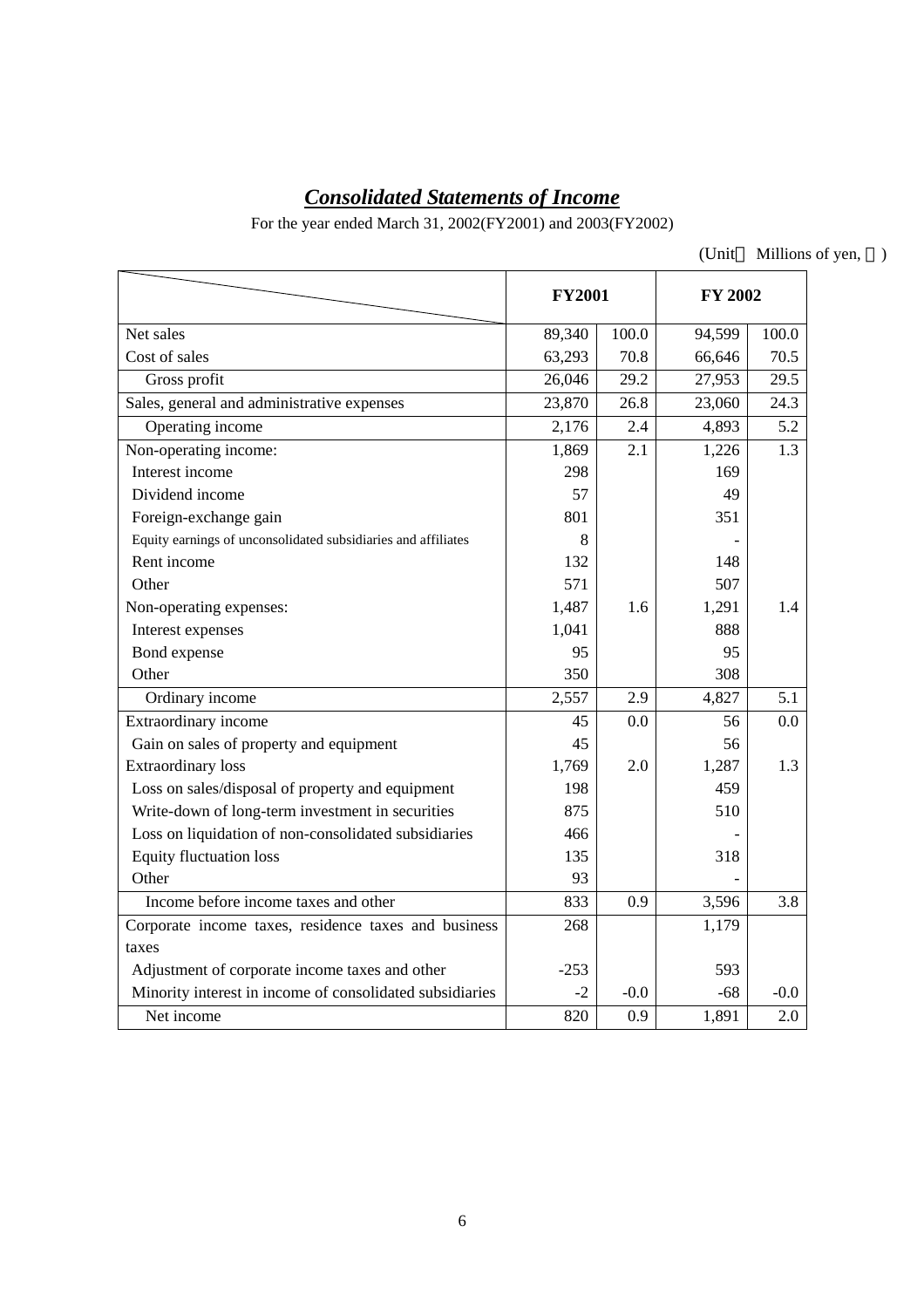# *Consolidated Statements of Retained Earnings*

For the year ended March 31, 2002(FY2001) and 2003(FY2002)

(Unit Millions of yen)

|                                                               | <b>FY2001</b> | <b>FY2002</b> |
|---------------------------------------------------------------|---------------|---------------|
| Consolidated retained earnings at beginning of<br>period      | 49,615        |               |
| Decrease in consolidated retained earnings:                   | 1,850         |               |
| Cash dividends                                                | 1,790         |               |
| Bonuses to directors                                          | 60            |               |
| Bonuses to auditors                                           | (8)           |               |
| Net income                                                    | 820           |               |
| Balance of consolidated retained earnings at end of<br>period | 48,585        |               |
| Balance of consolidated surplus at beginning of<br>period     |               | 30,962        |
| Balance of consolidated surplus at end of period              |               | 30,962        |
| <b>Increase in earned surplus</b>                             |               | 48,585        |
| Net Income                                                    |               | 1,891         |
| Decrease in earned surplus                                    |               |               |
| Cash dividends                                                |               | 1,790         |
| Balance of earned surplus at end of period                    |               | 48,686        |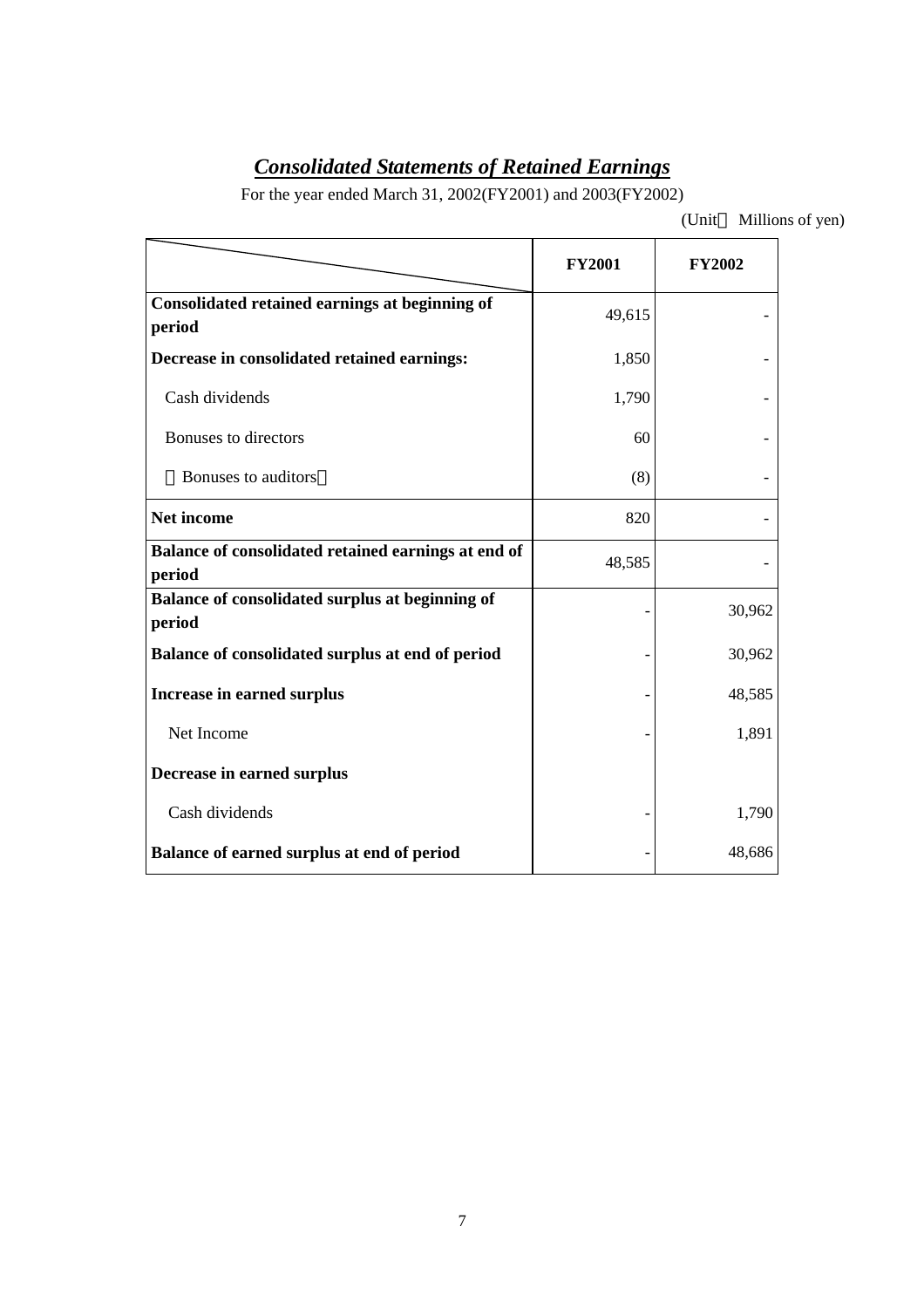# *Consolidated Statements of Cash Flows*

For the year ended March 31, 2002(FY2001) and 2003(FY2002)

|                                                                | (Unit         | Millions of yen) |
|----------------------------------------------------------------|---------------|------------------|
|                                                                | <b>FY2001</b> | <b>FY2002</b>    |
| . Cash Flows from operating activities                         |               |                  |
| Income before income tax and minority interests                | 833           | 3,596            |
| Depreciation and amortization                                  | 6,164         | 6,163            |
| Loss on sales or disposal of property and equipment            | 152           | 402              |
| Increase / Decrease in allowance for bad debts                 | (128)         | (390)            |
| Interest and dividend income                                   | (355)         | (218)            |
| Interest expenses                                              | 1,041         | 888              |
| Foreign exchange gain (loss)                                   | (135)         | (140)            |
| Equity earnings of unconsolidated subsidiaries and affiliates  | (8)           | 12               |
| Write-down of Long-term investment in securities               | 875           | 510              |
| Loss on liquidation of non-consolidated subsidiaries           | 466           |                  |
| Equity fluctuation gain (loss)                                 | 135           | 318              |
| Increase / Decrease in accounts and notes receivables          | 22,138        | (10, 253)        |
| Increase / Decrease in inventories                             | 4,697         | 2,502            |
| Increase / (Decrease) in accounts and notes payable            | (15,976)      | 5,220            |
| Other                                                          | (1,285)       | 2,559            |
| Subtotal                                                       | 18,615        | 11,170           |
| Interest income and dividend income received                   | 374           | 220              |
| Interest expenses paid                                         | (1,003)       | (902)            |
| Income taxes paid                                              | (14, 714)     | 5,524            |
| Net cash provided by operating activities                      | 3,272         | 16,012           |
| . Cash Flows from investing activities                         |               |                  |
| Increase in time deposits due over three months                | (498)         | 468              |
| Payments for purchases of short-term investments in securities | (1,999)       | (1, 199)         |
| Proceeds from sales of short-term investments in securities    | 2,063         | 1,328            |
| Payments for purchases of property, plants and equipment       | (9,225)       | (4,759)          |
| Proceeds from sales of property, plants and equipment          | 194           | 148              |
| Payments for purchases of long-term investments in securities  | (486)         | (9)              |
| Proceeds from sales of long-term investments in securities     | 888           | 103              |
| Increase in short-term loans                                   | (663)         | (335)            |
| Collection of short-term loans receivable                      | 1,818         | 345              |
| Net cash provided by investing activities                      | (7,907)       | (3,909)          |
| . Cash Flows from financing activities                         |               |                  |
| Increase / (Decrease) in short-term bank loans                 | (1,511)       | (2,887)          |
| Borrowings of long-term debt                                   | 1,210         |                  |
| Repayments of long-term debt                                   | (6,037)       | (4,786)          |
| Payments for issuances of bonds                                | 15,000        | 22,904           |
| Redemption of bonds                                            |               | (8,000)          |
| Cash dividends                                                 | (1,790)       | (1,790)          |
| Other                                                          | 60            | (17)             |
| Net cash provided by (used for) financing activities           | 6,930         | 5,423            |
| . Effect of exchange-rate change on cash and cash equivalents  | 664           | O                |
| . Net increase in cash and cash equivalents                    | 2,959         | 17,526           |
| . Cash and cash equivalents at the beginning of the period     | 52,047        | 55,007           |
| . Cash and cash equivalents at the end of the period           | 55,007        | 72,533           |
|                                                                |               |                  |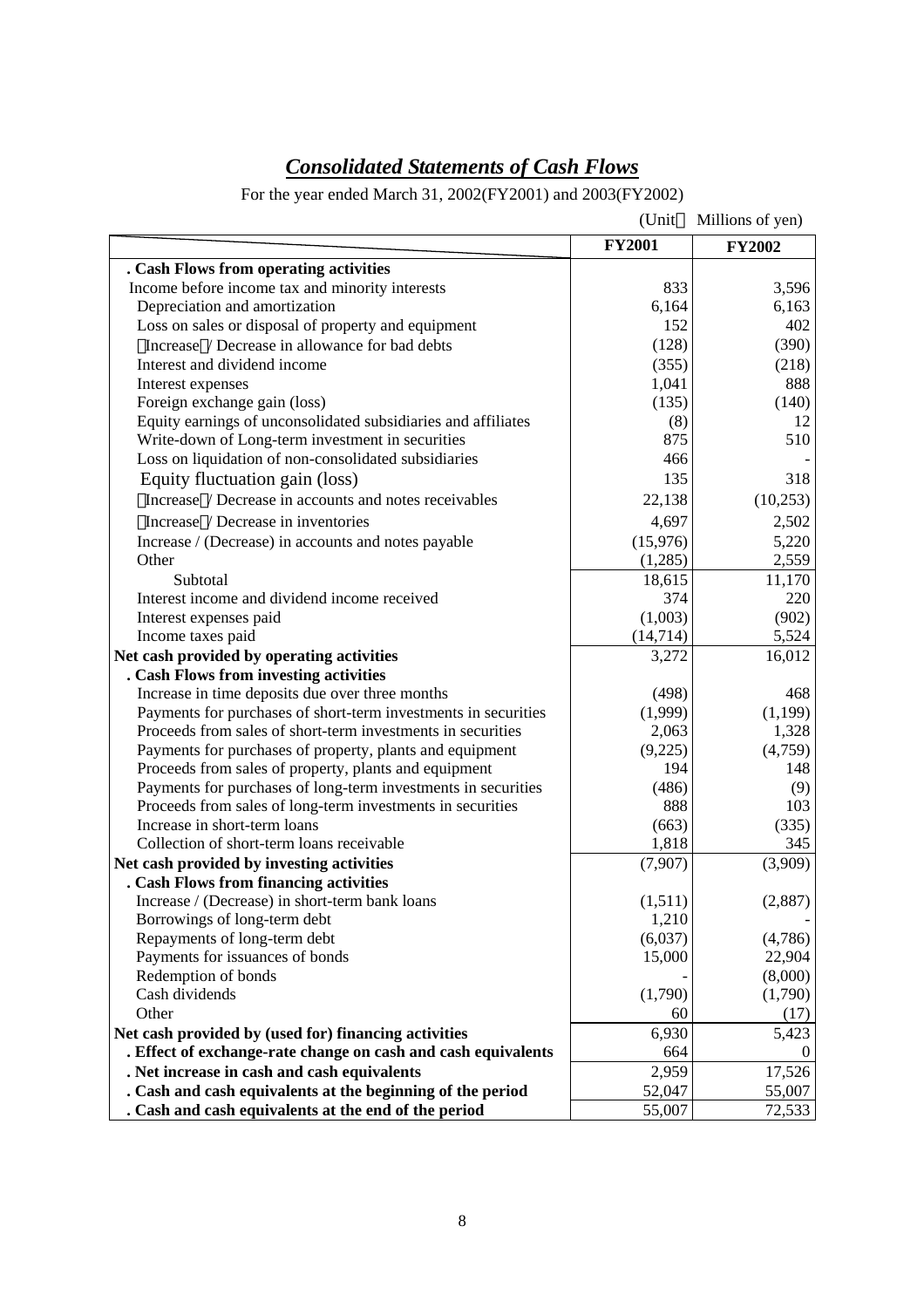# *Basis for Presenting Consolidated Financial Statements*

## 1. *Scope of Consolidation*

## **(1) The consolidated subsidiaries: 13**

THK the "Company" had 22 subsidiaries as of March 31, 2003. The consolidated financial statements include the accounts of the Company and its 13 subsidiaries. The 13 major subsidiaries, which have been consolidated with the Company, are as follows:

Talk System Co., Ltd., Beldex Corporation, THK Yasuda Co., Ltd., THK Holdings of America, L.L.C., THK America, Inc., THK Manufacturing of America, Inc., THK Neturen America, L.L.C., THK Europe B.V., THK GmbH, THK Manufacturing of Europe S.A.S., PGM Ballscrews Ltd., PGM Ballscrews Ireland Ltd., and THK TAIWAN CO., LTD. THK and these consolidated subsidiaries as the "Companies" Note: THK Neturen America, L.L.C. has been consolidated with the Companies since this fiscal year.

#### **(2) The main non-consolidated subsidiary: Nihon Slide Kogyo Co., Ltd.**

 The accounts of the remaining nine unconsolidated subsidiaries, including Nihon Slide Kogyo Co., Ltd., are insignificant, meaning that these accounts have not been consolidated with the Company since the consolidated assets, net sales, net income and retained earnings of these companies, in the aggregate, are not significant in relation to those of the Companies.

#### *2. Accounting for Investments in non-consolidated Subsidiaries and Affiliates*

## **(1) The equity method is applied only to the investments in Daito Seiki Co., Ltd.**

The Company had four affiliates as of March 31, 2003. However, the equity method is applied only to the investments in Daito Seiki Co., Ltd., since the investments in the unconsolidated subsidiaries and the remaining affiliates would not have material effects on consolidated net income and retained earnings in the consolidated financial statements, had they been accounted for using the equity method. Thus the investments in the unconsolidated subsidiaries and affiliates are carried at cost or less.

# **(2) The unconsolidated subsidiaries and affiliates are not accounted for by the equity method.**

The unconsolidated subsidiaries, including Nihon Slide Kogyo Co., Ltd., and affiliates, including Samick LMS Co., Ltd., are not accounted for by the equity method. These subsidiaries and affiliates are excluded from the equity method of accounting due to their immaterial effect on the consolidated results.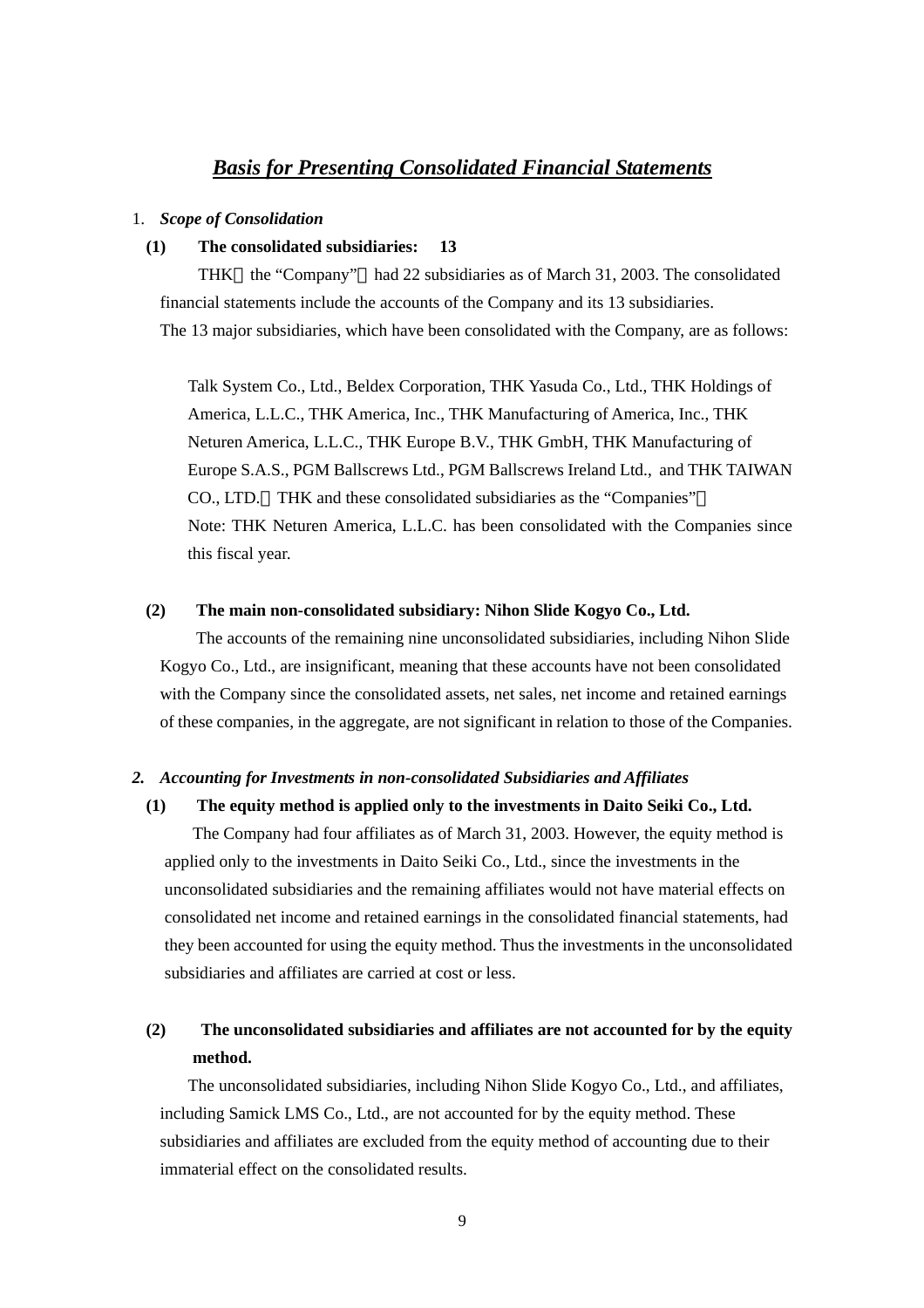#### *3. Fiscal year of consolidated subsidiaries*

 THK Holdings of America, L.L.C., THK America, Inc., THK Manufacturing of America, Inc., THK Neturen America, L.L.C., THK Europe B.V., THK GmbH, THK Manufacturing of Europe S.A.S., PGM Ballscrews Ltd., PGM Ballscrews Ireland Ltd. and THK TAIWAN CO., LTD. close their books of account for the period on December 31. Necessary adjustments are made in order to consolidate financial statements for relevant transactions conducted during the period.

#### *4. Summary of Significant Accounting Policies*

## **(1) Evaluation of significant assets**

A) Investments in securities

Other investments securities listed on stock exchanges are stated at fair market value as of the year-end balance-sheet date, with the sale price computed via the moving-average method. Other investments securities unlisted are stated at cost via the moving-average method.

| Company Name                       | <b>Asset Evaluation Method</b> | <b>Evaluation Standard</b> |
|------------------------------------|--------------------------------|----------------------------|
| Parent company (THK)               | Weighted average cost          | Cost basis                 |
| Talk System Co., Ltd.              | Weighted average cost          | Cost basis                 |
| <b>Beldex Corporation</b>          | Actual cost                    | Cost basis                 |
| THK Yasuda Co., Ltd.               | Weighted average cost          | Cost basis                 |
| THK America, Inc.                  | First-in first-out             | Lower of cost or market    |
| THK Manufacturing of America, Inc. | First-in first-out             | Lower of cost or market    |
| THK Europe B.V.                    | Moving average                 | Lower of cost or market    |
| THK Manufacturing of Europe S.A.S. | Weighted average cost          | Cost basis                 |
| <b>THK GmbH</b>                    | Moving average                 | Lower of cost or market    |
| PGM Ballscrews Ltd.                | First-in first-out             | Lower of cost or market    |
| PGM Ballscrews Ireland Ltd.        | First-in first-out             | Lower of cost or market    |
| THK TAIWAN CO., LTD                | Moving average                 | Lower of cost or market    |

#### B) Inventories

#### **(2) Depreciation and amortization**

Depreciation of plants and equipment is computed in principal by using declining-balance method. However, depreciation of property and buildings (excluding building fixtures) acquired after April 1, 1998, is computed using the straight-line method.

The amortization of intangible assets is computed in principal via the straight-line method, in accordance with the Corporate Tax Law of Japan. However, software for internal use is amortized over its estimated useful life of five years on a straight-line basis.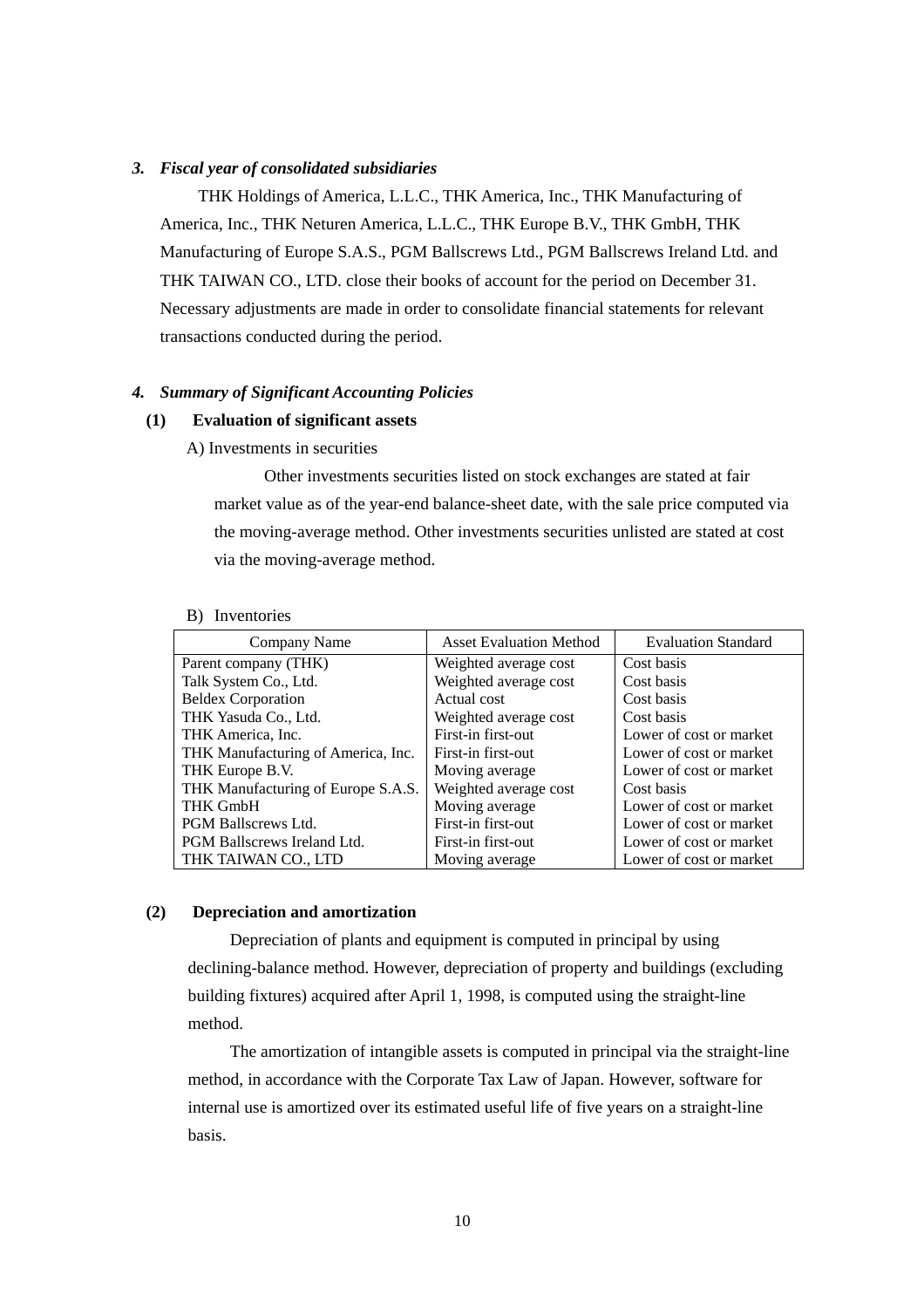## **(3) Deferred charges**

Bond-issuance expenses are recognized in total when incurred.

Bond discount is amortized over the outstanding period by using straight line method.

#### **(4) Leases**

Leases that transfer substantially all the risks and rewards of ownership of the assets are accounted for as capital leases except that the leases that do not transfer ownership of assets at the end of term are accounted for operating leases.

#### **(5) Basis for recording significant allowances**

1. Allowance for bad debts:

An allowance for bad debts is recorded, in amounts considered to be appropriate, based primary upon the Companies' past credit loss experience and an evaluation of potential losses in the receivables outstanding.

2. Accrued bonus:

To prepare for bonus payments to employees, an amount allocable to the fiscal year under review, based on the estimated amount of future payments is provided.

3. Allowance for retirement and severance benefits:

To prepare for retirement and severance benefits to employees, future benefit obligations less fair value of pension assets at the fiscal year end are recorded as reserves for retirement and severance benefits. The unrecognized actuarial differences are amortized equally on a straight line basis over the period with in average remaining years of service (10 years) from the next year in which they arise.

4. Allowance for directors' and auditors' retirement benefits:

To prepare for retirement benefits to directors and auditors, an estimated amount of required payment at the interim fiscal year end, based on internal rules for directors and auditors, is provided.

#### **(6) Hedge Accounting**

1. Method of hedge accounting:

Interest-swap transactions qualified the conditions for exceptional treatment, and those are treated as exceptional treatment.

Currency-swap transactions qualified the conditions for hedge accounting, and those are treated as assignment treatment.

2. Means of hedging and hedged items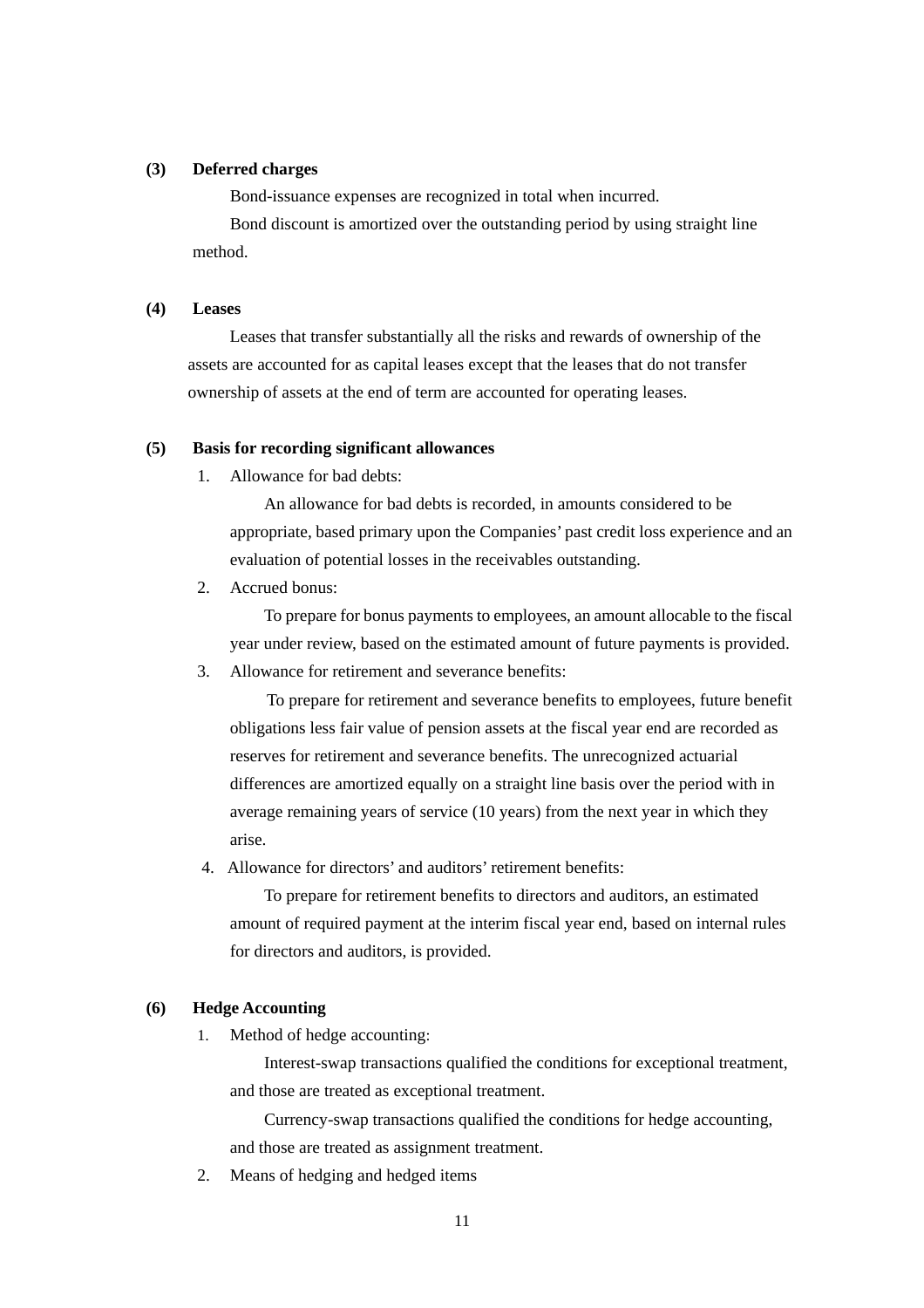Interest swaps: Interest fluctuating on borrowing. Currency swaps: Money claims denominated in foreign currency.

3. Policy for hedge transactions:

Hedges related to interest are entered basically for the purpose of avoiding risks of market fluctuations in interest. And hedges related to currency are entered basically for the purpose of avoiding risks of exchange fluctuations.

4. Method of evaluating hedge effectiveness:

The evaluation of hedge effectiveness is omitted, since hedge accounting applies only to those interest-swaps that meet the conditions for exceptional treatment.

Hedges related to currency are evaluated its effectiveness by comparing the total amount of market price change with the means for hedging or the total amount of cash-flow changes.

# **(7) Other important items**

Treatment of national and local consumption taxes: The tax-exclusion accounting method is applied.

# *5. Handling of Appropriation of Profit and other items*

Consolidated Statements of Retained Earnings are calculated based on the profit appropriation specified during the fiscal year.

# *6. Scope of Funds on Statements of Interim Consolidated Cash Flows*

Cash and cash equivalents include deposits that easily withdrawn and converted to cash, along with short-term investments maturing within three months of their acquisition that are not subject to significant price risk.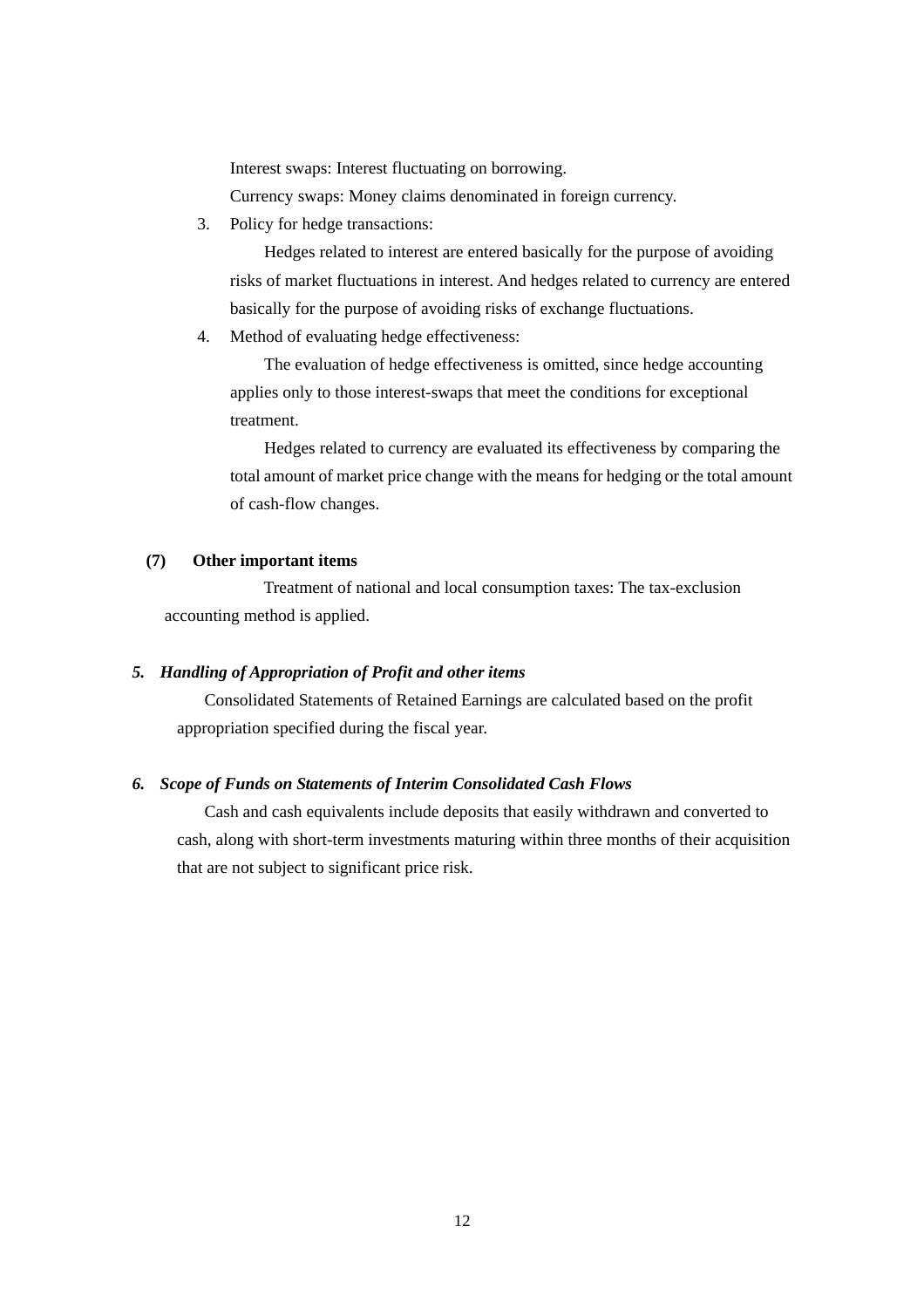# **Notes**

# **[Consolidated Balance Sheets]**

|                                  | FY 2001                     | <b>FY2002</b>               |
|----------------------------------|-----------------------------|-----------------------------|
| 1. Shares of non-consolidated    | $\frac{1}{2}$ 6,039 million | $\frac{1}{2}$ 4,843 million |
| subsidiaries and affiliates      |                             |                             |
| 2. Discounts on notes receivable | $\frac{1}{4}$ 1,435 million | $\frac{1}{2}$ - million     |
| 3. Liabilities for guarantee     | $\frac{1}{2}$ 401 million   | $\frac{1}{2}$ 302 million   |
|                                  |                             |                             |

# **[Consolidated Statements of Cash Flows]**

1. The connection between cash and cash equivalents at end of the period and accounts of consolidated balance sheets

|                                                            | FY 2001                      | FY2002                       |
|------------------------------------------------------------|------------------------------|------------------------------|
|                                                            |                              |                              |
| Cash on hand and in banks                                  | $\frac{1}{2}$ 43,368 million | $\frac{1}{2}$ 66,459 million |
| Short-term investments in securities                       | $\frac{1}{2}$ 9,137 million  | $\frac{1}{2}$ 7,003 million  |
| Short-term loans                                           | $\frac{1}{2}$ 4,214 million  | $\frac{1}{2}$ 260 million    |
| Total                                                      | ¥ 56,720 million             | ¥ 73,724 million             |
| Time deposits (over three months)                          | $-\frac{1}{2}$ 498 million   | $-\frac{1}{2}$ 30 million    |
| Short-term investments<br>in securities, except MMF        | $-\frac{1}{2}$ 999 million   | $-\frac{1}{2}$ 899 million   |
| Short-term loans, except repurchase<br>agreement           | $-\frac{1}{2}$ 214 million   | -¥ 260 million               |
| Cash and cash equivalents                                  | $\frac{1}{2}$ 55,007 million | $\frac{1}{2}$ 72,533 million |
| 2. Significant non-capital transactions                    | FY 2001                      | FY2002                       |
| Conversion of convertible bonds                            |                              |                              |
| Increase in common stock by conversion                     | $\frac{1}{2}$ 30 million     | $\frac{1}{2}$ - million      |
| Increase in additional paid-in capital by<br>conversion    | $\frac{1}{2}$ 30 million     | $\frac{1}{2}$ - million      |
| convertible<br>bonds<br>by<br>Decrease<br>in<br>conversion | $\frac{1}{2}$ 61 million     | $\frac{1}{2}$ - million      |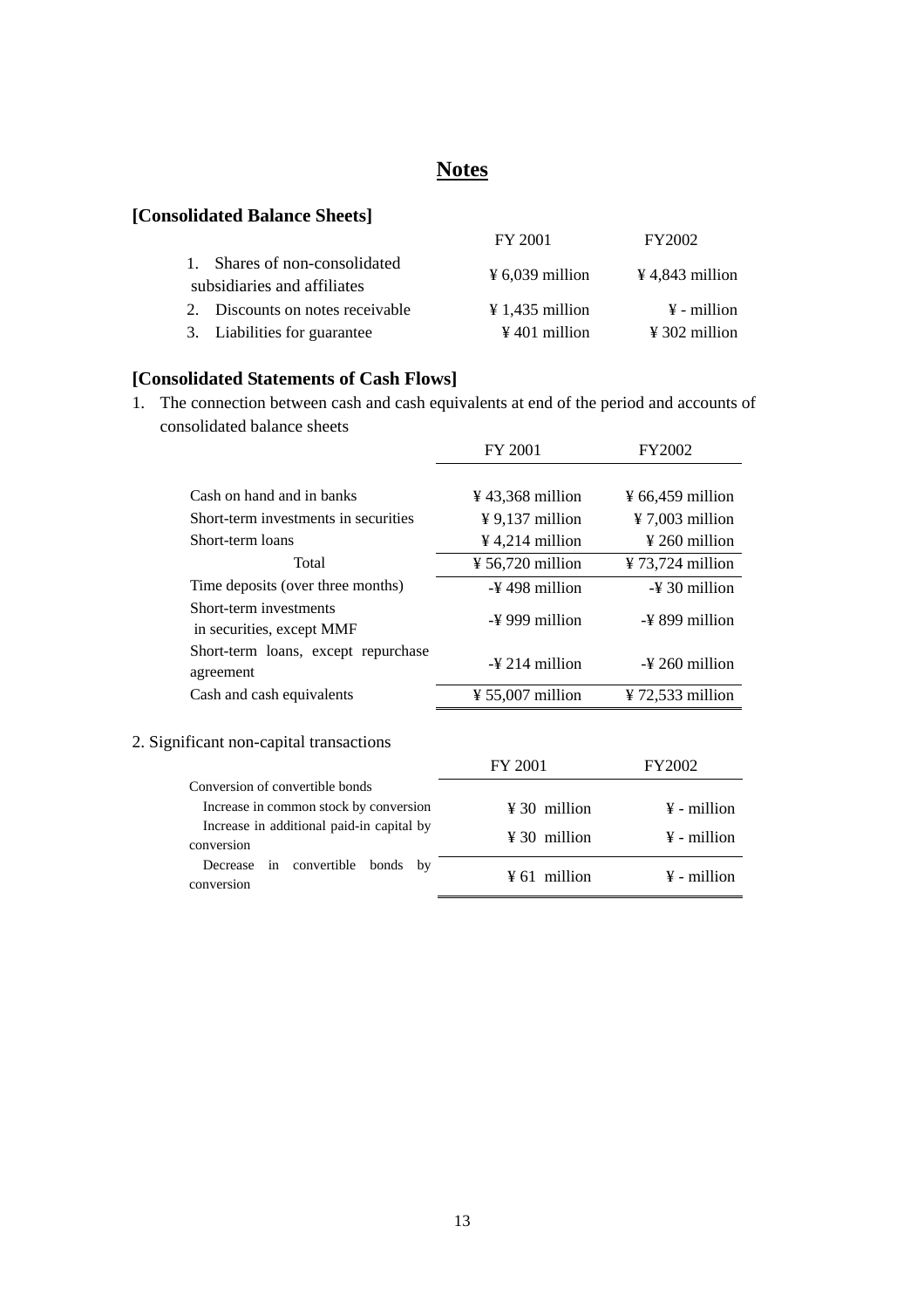# [**Lease Transactions]**

1. Pro forma information of leased property such as acquisition costs, accumulated depreciation, future minimum lease payments that do not transfer ownership of the leased property to the lessee on "as if capitalized" basis as of March 31, 2001 and 2002 were as follows:

| (1) Acquisition costs, accumulated depreciation and net leased property at end of period |  |
|------------------------------------------------------------------------------------------|--|
|                                                                                          |  |

|                          | FY 2001                     | FY2002                      |
|--------------------------|-----------------------------|-----------------------------|
|                          | Machinery and               | Machinery and               |
|                          | equipment                   | equipment                   |
| Acquisition costs        | ¥ 68 million                | ¥ 54 million                |
| Accumulated depreciation | $\frac{1}{2}$ 46 million    | ¥42 million                 |
| Net leased property      | ¥ 21 million                | ¥ 11 million                |
|                          | Other                       | Other                       |
|                          |                             |                             |
| Acquisition costs        | ¥ 3,141 million             | $\frac{1}{2}$ 2,901 million |
| Accumulated depreciation | $\frac{1}{4}$ 1,410 million | ¥932 million                |
| Net leased property      | $\frac{1}{2}$ 1,731 million | $\frac{1}{2}$ 1,969 million |
|                          |                             |                             |
|                          | Intangible fix assets       | Intangible fix assets       |
| Acquisition costs        | ¥ 71 million                | ¥ 71 million                |
| Accumulated amortization | $\frac{1}{2}$ 19 million    | ¥ 33 million                |
| Net leased property      | $\frac{1}{2}$ 52 million    | ¥ 38 million                |
|                          |                             |                             |
|                          | Total                       | Total                       |
| Acquisition costs        | $\frac{1}{2}$ 3,281 million | $\frac{1}{2}$ 3,027 million |
| Accumulated depreciation | ¥ 1,476 million             | $\frac{1}{2}$ 1,009 million |
| Net leased property      | ¥ 1,805 million             | $\frac{1}{2}$ 2,018 million |

Note: The amounts of acquisition costs and future minimum lease payments under finance leases include the portion of imputed interest expense.

(2) Future minimum lease payments under finance leases

|                     | FY 2001                     | FY2002                      |
|---------------------|-----------------------------|-----------------------------|
| Due within one year | $\frac{1}{2}$ 645 million   | $\frac{1}{2}$ 607 million   |
| Due after one year  | $\frac{1}{2}$ 1,160 million | $\text{\#} 1,411$ million   |
| Total               | $\frac{1}{2}$ 1,805 million | $\frac{1}{2}$ 2,018 million |

Note: The amounts equivalent to acquisition costs and future minimum lease payments under finance leases include the portion of imputed interest expense.

#### (3) Lease payments and implied depreciation

|                | FY 2001                   | FY2002                    |
|----------------|---------------------------|---------------------------|
| Lease payments | $\frac{1}{2}$ 697 million | $\frac{1}{2}$ 666 million |
| Depreciation   | $\frac{1}{2}$ 697 million | $\frac{1}{2}$ 666 million |

#### (4) Depreciation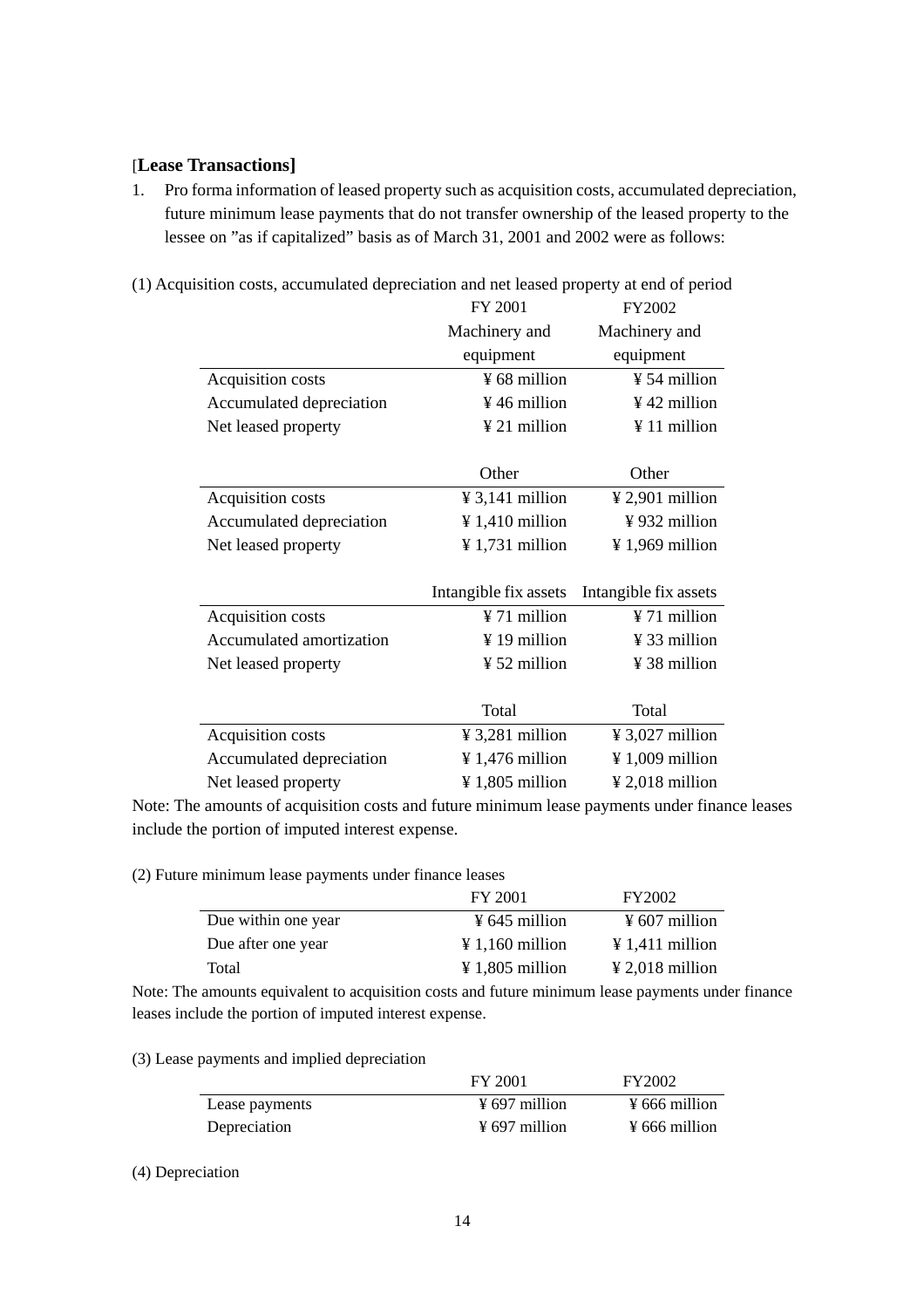Depreciation is computed via the straight-line method.

2. Transactions of operating leases

Future minimum lease payments under operating leases

|                     | FY 2001                     | FY2002                      |
|---------------------|-----------------------------|-----------------------------|
| Due within one year | $\frac{1}{2}$ 652 million   | $\frac{1}{2}$ 710 million   |
| Due after one year  | $\angle 2.343$ million      | $\angle 1.839$ million      |
| Total               | $\frac{1}{2}$ 2,996 million | $\frac{1}{2}$ 2,549 million |

# **[Segment Information]**

(1) Industry Segment Information

 Given the fact that the sales, operating income and assets of the machinery parts segment amounted to more than 90 percent of total sales, total operating income and total assets of the Company and consolidated subsidiaries, it is not required that industry segment information be disclosed. The Company and consolidated subsidiaries are operating in one industry segment that being the production and sales of linear motion systems.

# (2) Geographical Segment Information

The net sales of the Companies for the year ended March 31,2002 and 2003 classified by geographic segments are summarized as follows:

|                    | Japan   | America | Europe | Asia<br>and other | Total   | Elimination<br>or<br>corporate<br>assets | Consolidated |
|--------------------|---------|---------|--------|-------------------|---------|------------------------------------------|--------------|
| Net sales          |         |         |        |                   |         |                                          |              |
| Customers          | 63,315  | 11,632  | 12,726 | 1,665             | 89,340  |                                          | 89,340       |
| Inter-segment      | 11,396  | 190     | 129    | -                 | 11,716  | 11,716                                   |              |
| Total              | 74,711  | 11,822  | 12,856 | 1,665             | 101,056 | 11,716                                   | 89,340       |
| Operating expenses | 72,058  | 11,876  | 13,641 | 1,672             | 99,248  | 12,084                                   | 87,163       |
| Operating income   | 2,653   | $-54$   | $-785$ | -6                | 1,807   | 368                                      | 2,176        |
| Total asset        | 154,624 | 16,218  | 13,530 | 1,241             | 185,616 | (5,910)                                  | 179,705      |

| [The year ended March 31,2002] | Millions of yen |  |
|--------------------------------|-----------------|--|
|                                |                 |  |

Note:

- 1. Classification of countries and regions is based on level of geographical proximity.
- 2. The main countries and regions belonging to each classification are as follows:
	- A) America: United States, etc.
	- B) Europe: Germany, United Kingdom, the Netherlands, etc.
- 3. Asia and other: South Korea, Taiwan, etc.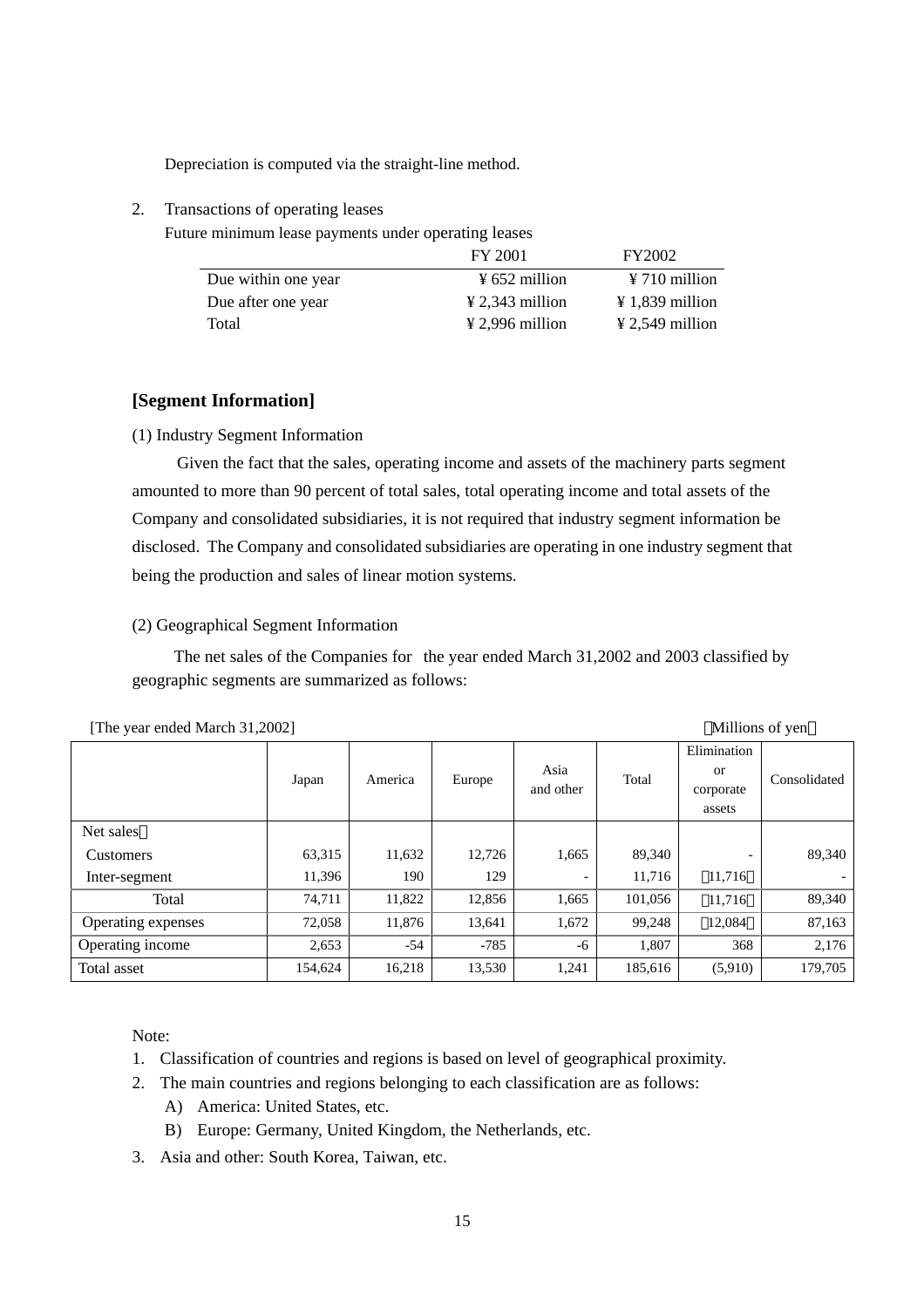[The year ended March 31, 2003] (Millions of yen

| $\mu$ and year ended ividicity of, 2005  <br><b>MUNICIPY OF ACT</b> |         |         |         |           |         |             |              |
|---------------------------------------------------------------------|---------|---------|---------|-----------|---------|-------------|--------------|
|                                                                     |         |         |         |           |         | Elimination |              |
|                                                                     | Japan   | America | Europe  | Asia      | Total   | <b>or</b>   | Consolidated |
|                                                                     |         |         |         | and other |         | corporate   |              |
|                                                                     |         |         |         |           |         | assets      |              |
| Net sales                                                           |         |         |         |           |         |             |              |
| Customers                                                           | 71,059  | 10,732  | 10,981  | 1,825     | 94,599  |             | 94,599       |
| Inter-segment                                                       | 12,193  | 147     | 97      |           | 12,439  | (12, 439)   |              |
| Total                                                               | 83,253  | 10,880  | 11,079  | 1,825     | 107,039 | (12, 439)   | 94,599       |
| Operating expenses                                                  | 76,434  | 11,502  | 12,848  | 1,758     | 102,543 | (12, 836)   | 89,706       |
| Operating income                                                    | 6,819   | (622)   | (1,768) | 67        | 4,495   | 397         | 4,893        |
| Total asset                                                         | 173,614 | 15,830  | 15,551  | 1,470     | 206,466 | (13,269)    | 193.197      |

Note:

1. Classification of countries and regions is based on level of geographical proximity.

2. The main countries and regions belonging to each classification are as follows:

- A) America: United States, etc.
- B) Europe: Germany, United Kingdom, the Netherlands, etc.
- 3. Asia and other: South Korea, Taiwan, etc.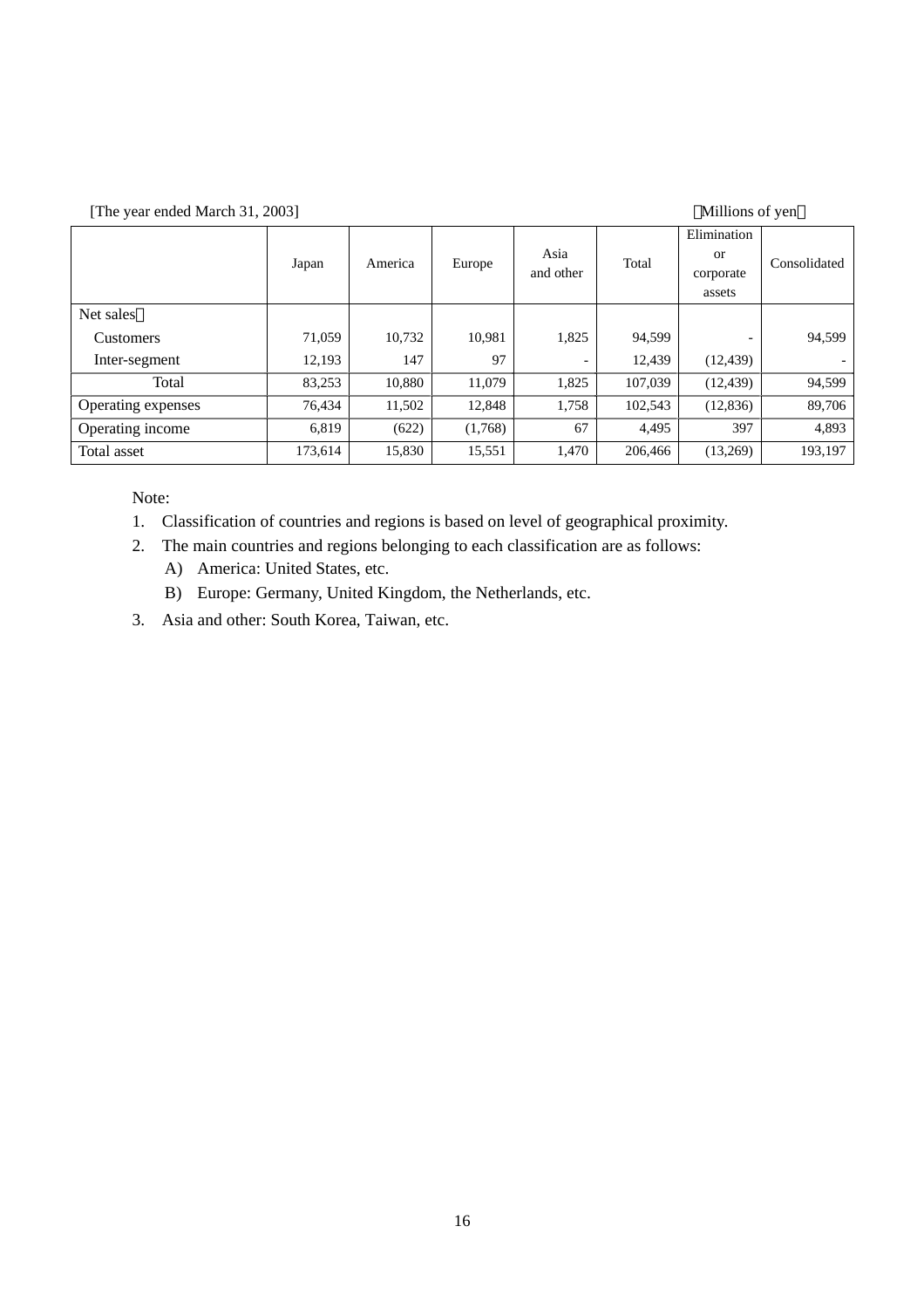## (3) Export Sales and Sales by Overseas Subsidiaries

 The overseas sales of the Companies (referring to the amounts of exports made by Company plus sales by overseas consolidated subsidiaries) for the year ended March 31, 2002 and 2003 are summarized as follows:

|                                                             |         | Millions of yen |                                        |        |
|-------------------------------------------------------------|---------|-----------------|----------------------------------------|--------|
|                                                             |         |                 | The year ended March 31, 2002 (FY2001) |        |
|                                                             |         |                 | Asia and                               |        |
|                                                             | America | Europe          | Other                                  | Total  |
| Overseas sales                                              | 11,629  | 12,863          | 5,203                                  | 29,695 |
| Consolidated net sales                                      |         |                 |                                        | 89,340 |
| Overseas sales as a percentage of                           |         |                 |                                        |        |
| consolidated net sales                                      | 13.0%   | 14.4 %          | 5.8%                                   | 33.2 % |
|                                                             |         |                 |                                        |        |
|                                                             |         |                 | The year ended March 31, 2003 (FY2002) |        |
|                                                             |         |                 | Asia and                               |        |
|                                                             | America | Europe          | Other                                  | Total  |
| Overseas sales                                              | 10,775  | 10,780          | 7,764                                  | 29,319 |
| Consolidated net sales                                      |         |                 |                                        | 94,599 |
| Overseas sales as a percentage of<br>consolidated net sales | 11.4 %  | 11.4 %          | 8.2 %                                  | 31.0%  |

Note:

- 1. Classification of countries and regions is based on level of geographical proximity.
- 2. The main countries and regions belonging to each classification are as follows:
	- A) America: United States, etc.
	- B) Europe: Germany, United Kingdom, the Netherlands, etc.
	- C) Asia and other: South Korea, Taiwan, etc.

3. Overseas sales are the sales in the countries or areas other than this country of the Company and the consolidated subsidiaries.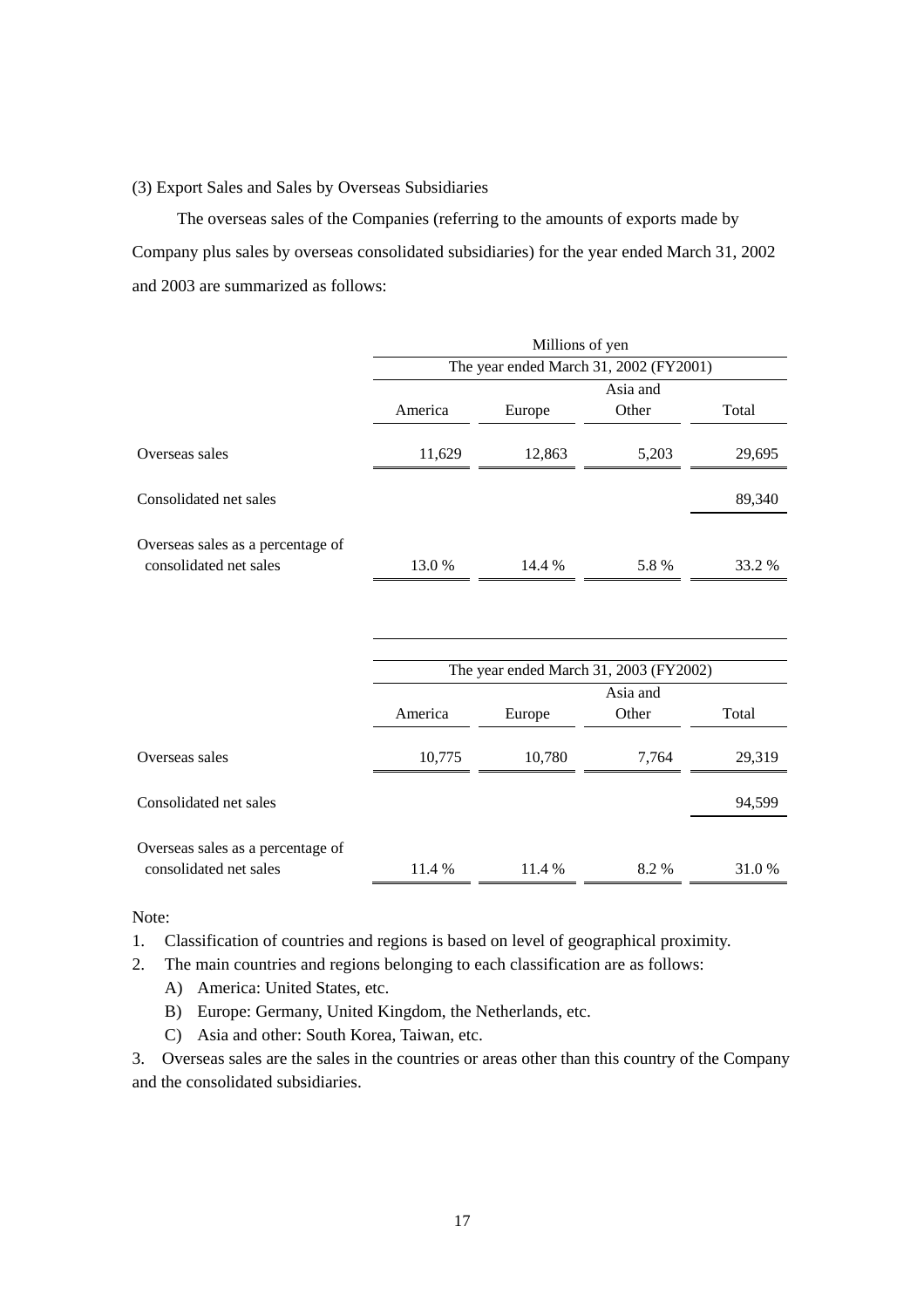# **[Tax-effect accounting]**

1. Reasons for the occurrence of deferred tax assets and deferred tax liabilities

| $\leq$ Deferred tax assets $>$                    | FY 2001                     | FY2002                      |
|---------------------------------------------------|-----------------------------|-----------------------------|
|                                                   |                             |                             |
| Loss carryforwards                                | $\frac{1}{222}$ million     | $\frac{1}{2}$ 411 million   |
| Software                                          | ¥796 million                | $\frac{1}{2}$ 759 million   |
| Allowance for directors' and auditor's retirement |                             |                             |
| benefits                                          | $\frac{1}{2}$ 635 million   | $\frac{1}{2}$ 485 million   |
| Write-down of long-term investment in securities  | $\frac{1}{2}$ 365 million   | $\frac{1}{2}$ 161 million   |
| Allowance for retirement and severance benefits   | $¥$ 365 million             | $\frac{1}{2}$ 465 million   |
| Allowance for bad debt                            | ¥ 581 million               | $\frac{1}{2}$ 474 million   |
| Accrued bonus                                     | $¥$ 271 million             | ¥408 million                |
| Write-down of inventories                         | $¥ 745$ million             | ¥951 million                |
| Inventories (Unrealized Profit)                   | $\frac{1}{2}$ 842 million   | $\frac{1}{2}$ 690 million   |
| Accrued enterprise tax                            | $\frac{1}{2}$ - million     | $\frac{1}{2}$ 142 million   |
| Other                                             | $\frac{1}{2}$ 960 million   | $\frac{1}{2}$ 916 million   |
| Subtotal                                          | ¥ 6,786 million             | ¥ 5,867 million             |
| Valuation allowance                               | $-\frac{1}{2}$ 837 million  | $-\frac{y}{2}$ 976 million  |
| Total deferred tax assets                         | $¥ 5,949$ million           | $\frac{1}{2}$ 4,891 million |
|                                                   |                             |                             |
| <deferred liabilities="" tax=""></deferred>       | FY 2001                     | FY2002                      |
| Accrued enterprise tax                            | $-459$ million              | $\frac{1}{2}$ - million     |
| Allowance for special depreciation                | $-\frac{1}{2}$ 327 million  | $-\frac{1}{2}$ 238 million  |
| Other                                             | $-\frac{1}{2}$ 221 million  | $-\frac{1}{2}$ 332 million  |
| Total deferred tax liabilities                    | $-4$ 1,007 million          | $-\frac{1}{2}$ 571 million  |
|                                                   |                             |                             |
| Net deferred tax assets                           | $\frac{1}{2}$ 4.941 million | $\frac{1}{2}$ 4,319 million |

# 2. Reason for the difference between legal effective tax rate and corporate income tax rate after adoption of tax-effect accounting

|                                                                          | FY 2001   | FY2002   |
|--------------------------------------------------------------------------|-----------|----------|
| Legal effective tax rate                                                 | 42.1 %    | 42.1 %   |
| (Adjustment)                                                             |           |          |
| Accounts not permanently counted in                                      |           |          |
| to loss-Entertainment expenses, etc                                      | 5.6 %     | $1.6\%$  |
| Accounts not permanently counted in                                      | $-2.5\%$  | $-0.6%$  |
| to gain-dividend income, etc                                             |           |          |
| Net loss of consolidated subsidiaries                                    | 50.2 %    | 25.6 %   |
| Investments between consolidated                                         |           |          |
| subsidiaries and unconsolidated companies to                             | $-110.6%$ | $-21.8%$ |
| which the equity method is applied                                       |           |          |
| Equalization inhabitant taxes                                            | 7.0 %     | $1.7\%$  |
| The difference of legal effective tax rate between<br>Japan and overseas | 9.3 %     | $-0.7\%$ |
| Adjustment of decrease of deferred tax assets at                         |           |          |
| end of period calculated by the change of tax rate                       | $-$ %     | 2.0 %    |
| Other                                                                    | 1.7 %     | $-0.6%$  |
| Corporate income tax rate after<br>adoption of tax-effect accounting     | 2.8%      | 49.3 %   |

3. An amendment to the Local Tax Law, in which taxation of corporations by the size of their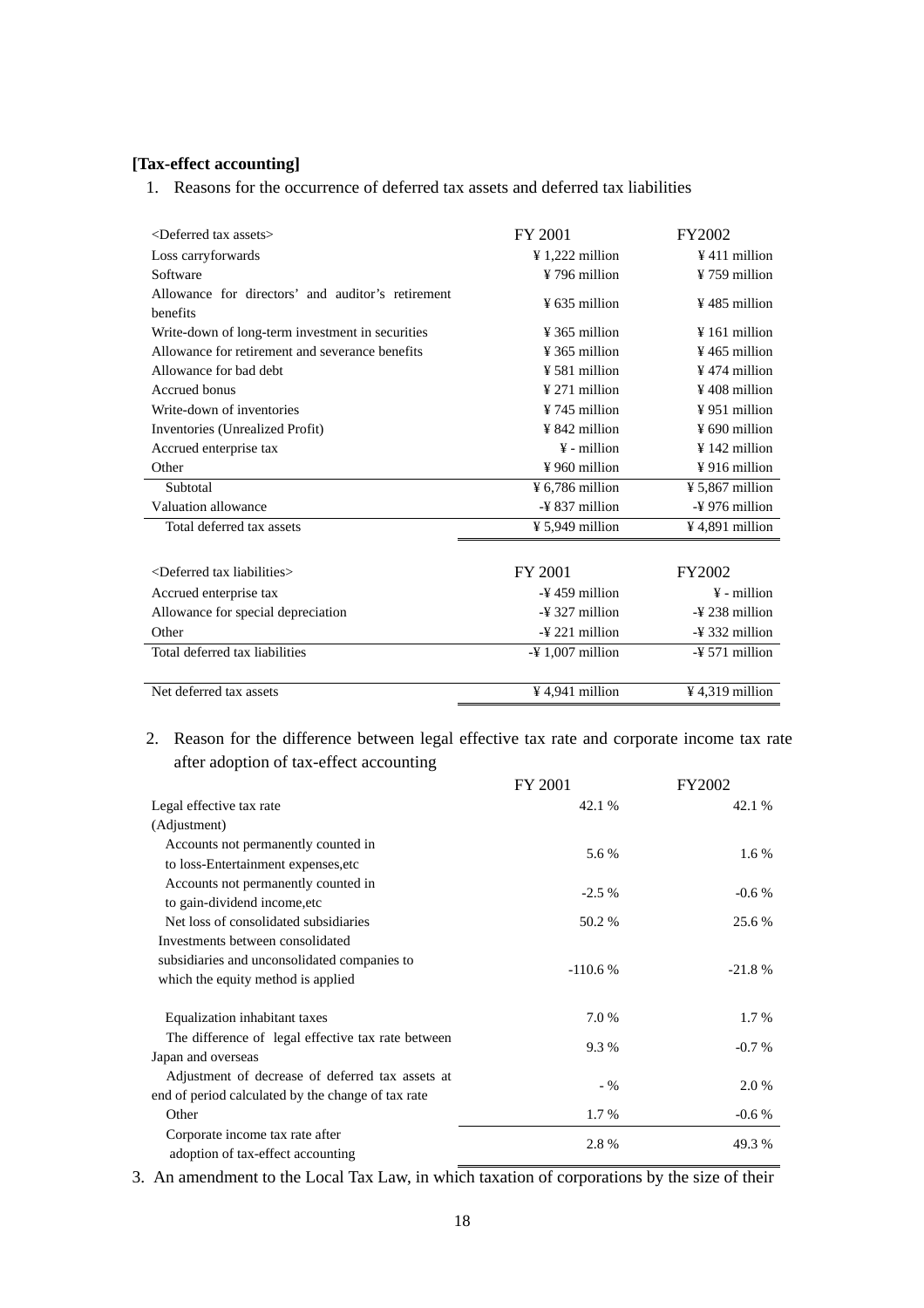business will be added to enterprise tax from April 2004, will affect legal effective tax rates used for calculating deferred tax assets and deferred tax liabilities of the Company and its domestic consolidated subsidiaries. The post-amendment rate has been applied to the portion of the temporary difference (arising from the difference in the new rate and that used at the end of the year under review) that will disappear after April 1, 2004. As a result of the amendment, net deferred tax assets (after deducting deferred tax liabilities) at fiscal year-end declined 70 million, and adjustment of enterprise taxes increased the same amount.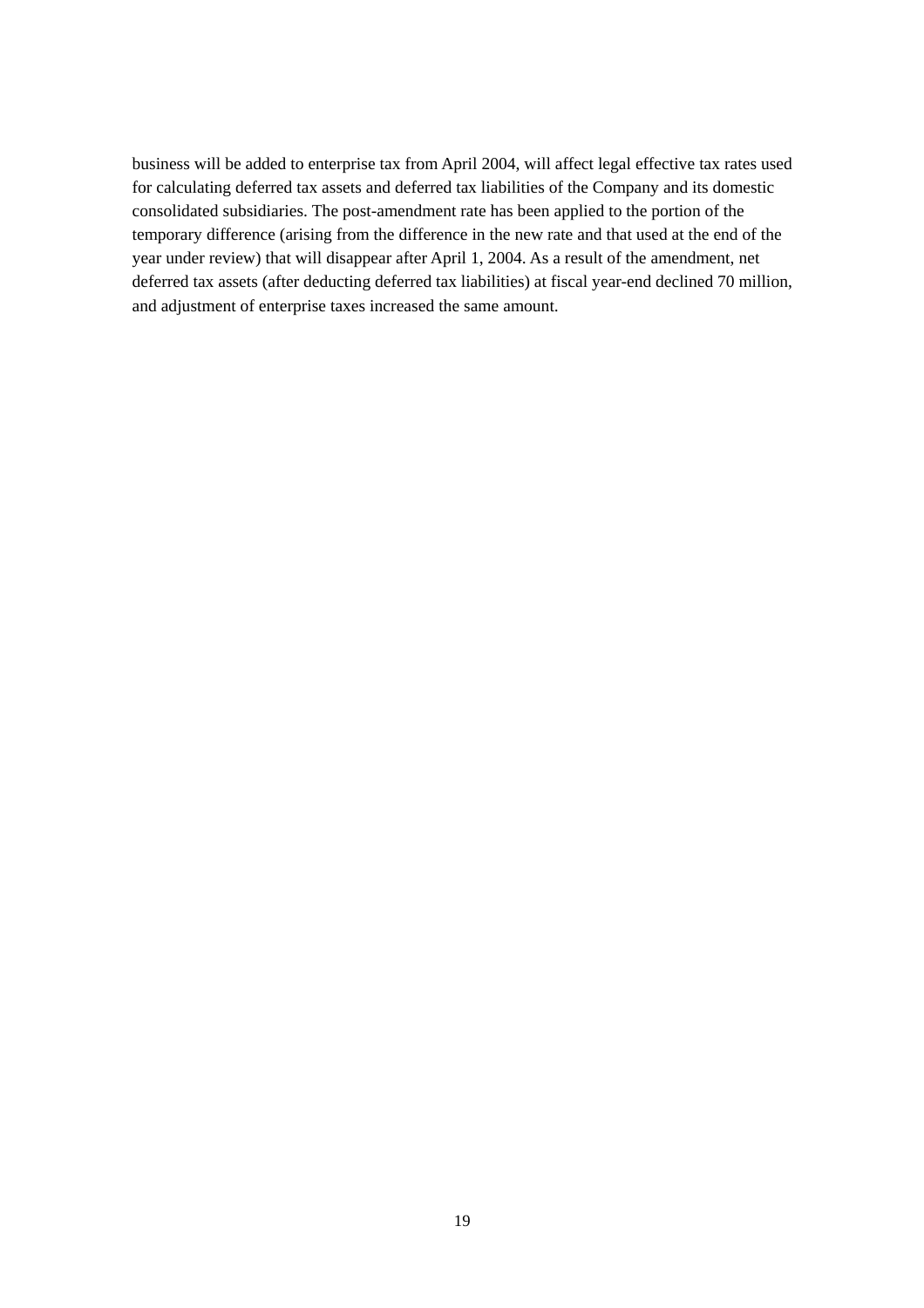# **[Investments in securities]**

1. As of March 31, 2002and 2003, market value available in other investment securities is as follows:

|                                            | Millions of yen     |                |             |  |  |
|--------------------------------------------|---------------------|----------------|-------------|--|--|
|                                            | As of March 31,2002 |                |             |  |  |
|                                            | Acquisition cost    | Carried amount | gain (loss) |  |  |
| Carrying amount summing up to              |                     |                |             |  |  |
| Exceed acquisition cost:                   |                     |                |             |  |  |
| Equities                                   | 366                 | 542            | 176         |  |  |
| <b>Bonds</b>                               |                     |                |             |  |  |
| Other                                      | 19                  | 28             | 8           |  |  |
| Subtotal                                   | 386                 | 570            | 184         |  |  |
| Carrying amount summing up does not exceed |                     |                |             |  |  |
| acquisition cost:                          |                     |                |             |  |  |
| Equities                                   | 2,738               | 2,232          | $-506$      |  |  |
| <b>Bonds</b>                               |                     |                |             |  |  |
| Other                                      |                     |                |             |  |  |
| Subtotal                                   | 2,738               | 2,232          | $-506$      |  |  |
| Total                                      | 3,125               | 2,803          | $-321$      |  |  |

|                                            | Millions of yen     |                |                |
|--------------------------------------------|---------------------|----------------|----------------|
|                                            | As of March 31,2003 |                |                |
|                                            | Acquisition cost    | Carried amount | gain (loss)    |
| Carrying amount summing up to              |                     |                |                |
| Exceed acquisition cost:                   |                     |                |                |
| Equities                                   | 313                 | 375            | 61             |
| <b>Bonds</b>                               |                     |                |                |
| Other                                      | 15                  | 20             | $\overline{4}$ |
| Subtotal                                   | 329                 | 395            | 66             |
| Carrying amount summing up does not exceed |                     |                |                |
| acquisition cost:                          |                     |                |                |
| Equities                                   | 2,291               | 1,773          | $-517$         |
| <b>Bonds</b>                               |                     |                |                |
| Other                                      |                     |                |                |
| Subtotal                                   | 2,291               | 1,773          | $-517$         |
| Total                                      | 2,620               | 2,169          | $-451$         |

Note:

For the year ended March 31, 2003, the company is treated as decrease treatment of 510 million yen about market value available in other investment securities.

When the current price of investment security falls 50% or more to the acquisition cost, decrease treatment is carried out. If the decrease rate of an investment security is less than 50% and 30% or more, it is judged synthetically whether the decrease treatment is carried or not, by comparing the average price, financial conditions in the latest term-end and past 2 periods, and monthly closing price for the past 24 months with the acquisition cost.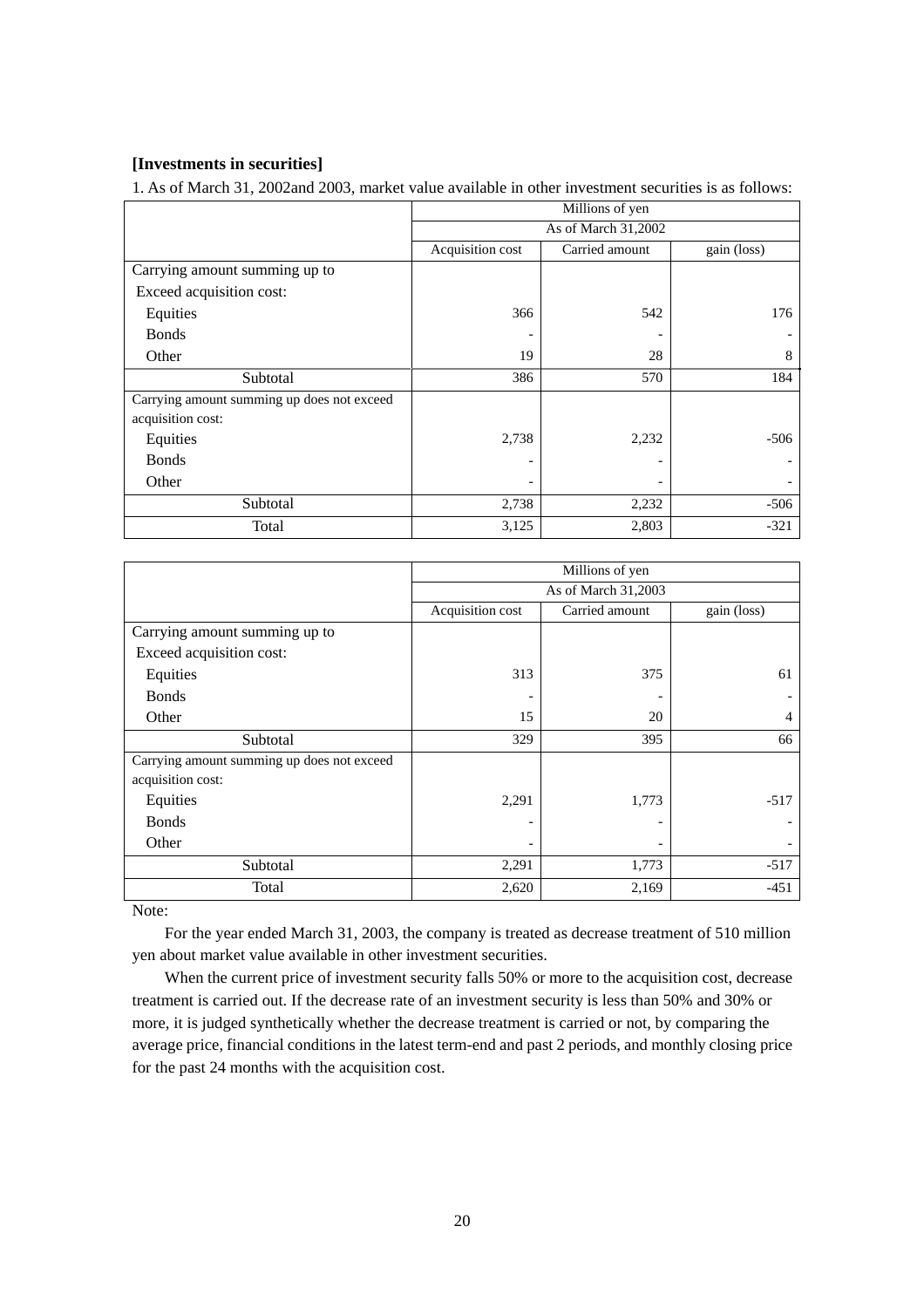- 2. Other investment securities sold off in the market are as follows:
- $\blacktriangleright$  The year ended March 31, 2002
	- Since the importance of the amount of total sales amount is scarce, a publication is omitted.
- $\blacktriangleright$  The year ended March 31, 2003 Since the importance of the amount of total sales amount is scarce, a publication is omitted.
- 3. Market value not available in investment securities is as follows:

|                                            |                      | (Millions of yen)    |
|--------------------------------------------|----------------------|----------------------|
|                                            | As of March 31, 2002 | As of March 31, 2003 |
|                                            | Carried amount       | Carried amount       |
| Other investment in securities             |                      |                      |
| Money management funds                     | 2,506                | 2,507                |
| Free financial funds                       | 3,811                | 3,309                |
| Discount financial bonds                   | 999                  | 899                  |
| Commercial papers                          | 999                  |                      |
| Unlisted equities (excluding OTC equities) | 175                  | 175                  |
| Unlisted foreign bonds                     | 1,500                | 1,500                |
| Unlisted foreign equities                  | 819                  | 286                  |

4. Of other investment securities with a due date, the amount of a redemption scheduled after the settling day are as follows:

# Unit Millions of yen

# $\triangleright$  FY 2001

|                 | Due within one year | within five years | within ten years after | Due after more |
|-----------------|---------------------|-------------------|------------------------|----------------|
|                 |                     | after one year    | five years             | than ten years |
| Bond            |                     |                   |                        |                |
| Public bonds    |                     |                   |                        |                |
| Corporate bonds |                     |                   |                        |                |
| Other           | 2,000               |                   |                        |                |
| Other           |                     |                   |                        |                |
| Total           | 2,000               |                   |                        |                |

# $\triangleright$  FY 2002

|                 | Due within one year | within five years | within ten years after | Due after more |
|-----------------|---------------------|-------------------|------------------------|----------------|
|                 |                     | after one year    | five years             | than ten years |
| Bond            |                     |                   |                        |                |
| Public bonds    |                     |                   |                        |                |
| Corporate bonds | -                   |                   |                        |                |
| Other           | 900                 |                   |                        |                |
| Other           | -                   |                   |                        |                |
| Total           | 900                 |                   |                        |                |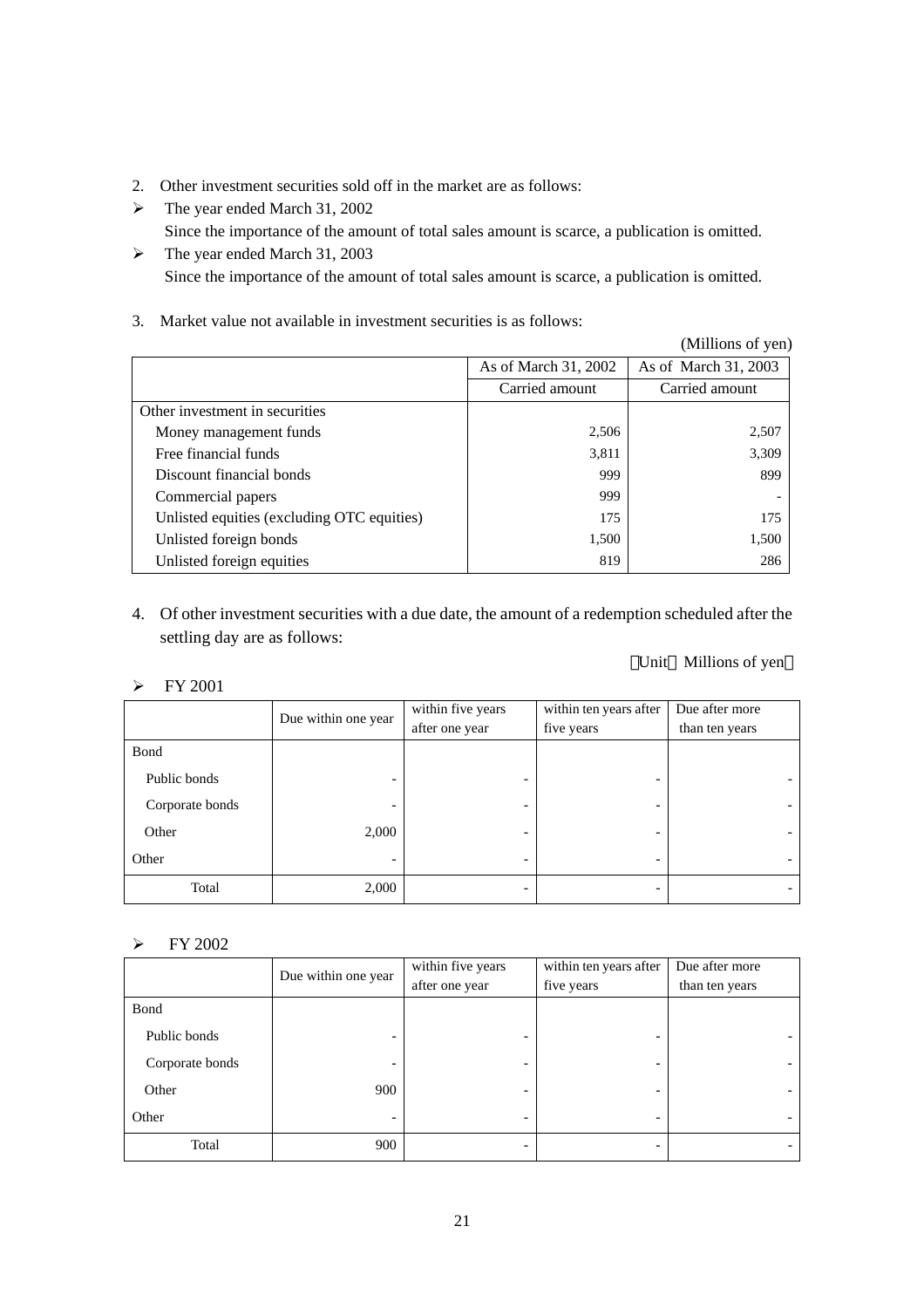## **[Retirement benefit]**

#### 1. Outline of the retirement benefit system the company employs

THK Co., Ltd. and consolidated subsidiaries use the lump sum retirement system and annuity retirement system as vested benefit-type systems. Moreover, when the employee retires, our company occasionally pays surcharge retirement money.

#### 2. Retirement-benefit debt

|                                           | FY2001                       | FY2002                       |
|-------------------------------------------|------------------------------|------------------------------|
| a. Retirement-benefit debt                | $\frac{1}{2}$ 3,802 million  | $\frac{1}{2}$ 4,139 million  |
| b. Plan assets                            | $-\frac{1}{2}$ 1,801 million | $-\frac{1}{2}$ 1.887 million |
| c. Unreserved retirement-benefit debt     | $\frac{1}{2}$ 2,000 million  | $\frac{1}{2}$ 2.251 million  |
| d. Difference in unrecognized             | $-4$ 654 million             | $-\frac{1}{2}$ 767 million   |
| mathematical principle calculation        |                              |                              |
| e. Allowance for retirement and severance | $\frac{1}{2}$ 1,345 million  | $\frac{1}{2}$ 1,483 million  |
| <b>benefits</b>                           |                              |                              |

Note: In calculation of retirement-benefit debt, domestic consolidated subsidiaries have adopted the simple method, and some abroad consolidated subsidiaries have adopted the regulation of the accounting standards of the country concerned.

#### 3. Retirement-benefit costs

|                                         | FY2001                    | FY2002                    |
|-----------------------------------------|---------------------------|---------------------------|
| a. Service cost                         | $\frac{1}{2}$ 302 million | $\frac{1}{2}$ 335 million |
| b. Interest cost                        | $\angle 91$ million       | $\frac{1}{2}$ 89 million  |
| c. Expected return on plan assets       | $-\frac{1}{2}$ 49 million | $-\frac{y}{x}$ 8 million  |
| d. Amortization of difference in change | $\frac{1}{2}$ 25 million  |                           |
| of accounting standard                  |                           |                           |
| e. Recognized actuarial differences     | $\overline{\phantom{0}}$  | $\frac{1}{2}$ 67 million  |
| f. Retirement and severance benefit     | $\frac{1}{2}$ 370 million | $\frac{1}{2}$ 483 million |
| expenses                                |                           |                           |

Note: Retirement and severance benefit expenses of domestic consolidated subsidiaries and some consolidated subsidiaries abroad are appropriated for service cost.

#### 4. Basis of calculation Retirement benefit debt

|                                            | FY2001                      | FY2002                      |
|--------------------------------------------|-----------------------------|-----------------------------|
| a. Attributing method of projected         | Straight-line amortization  | Straight-line amortization  |
| retirement and severance benefit           | standard for service period | standard for service period |
| b. Discount rate for obligations           | 2.5%                        | 2.5%                        |
| c. Expected rate of return on plan assets  | 3.0%                        | $0.5\%$                     |
| d. Period of amortization of difference in |                             |                             |
| mathematical principle calculation         | 10 years                    | 10 years                    |

Note: It is supposed that it charges off, since following consolidated fiscal year, by the straight-line method within the fixed years which the employees' average residual service period at the generating time.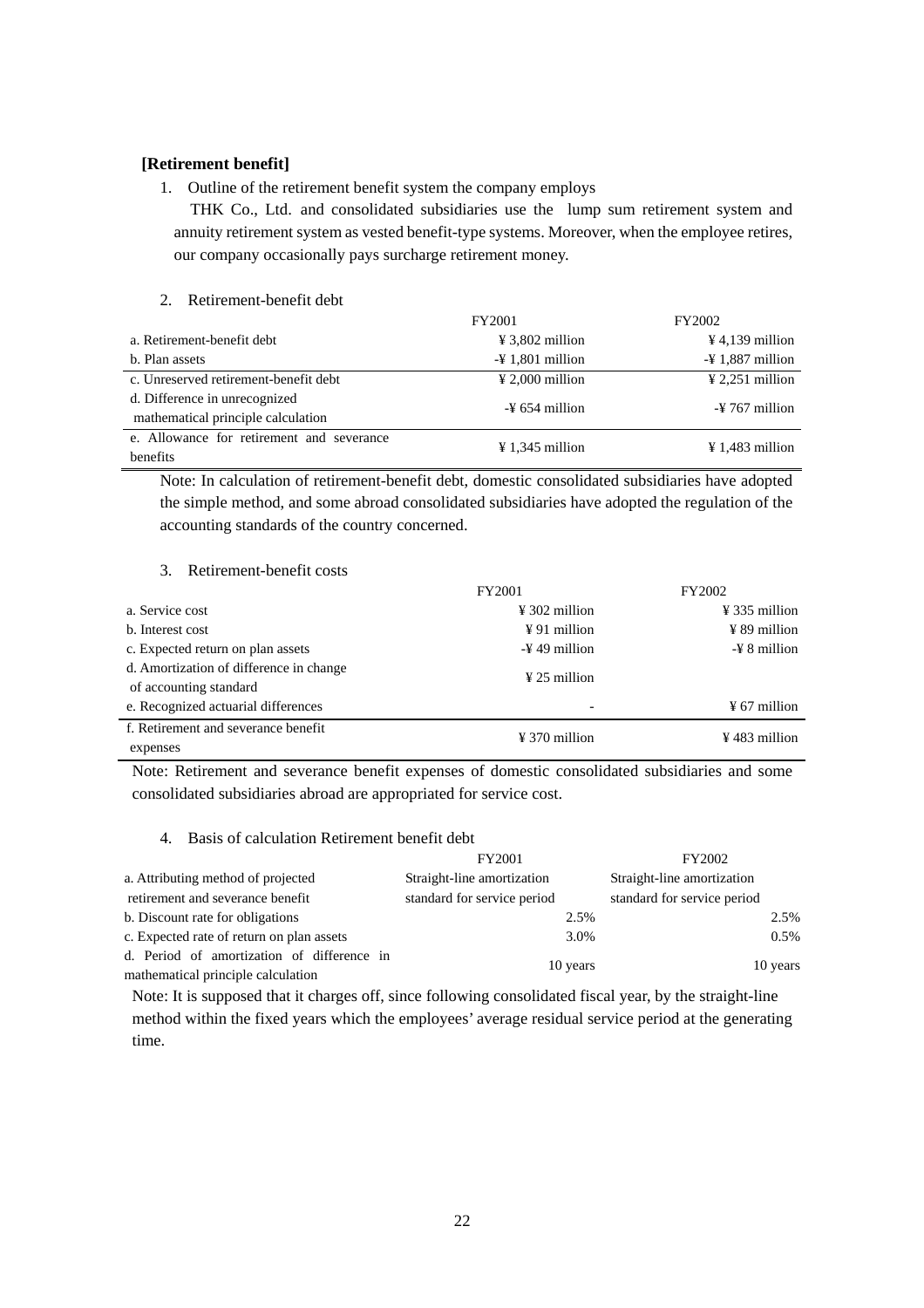(**Excerpt translation**)



# *Non-Consolidated Financial Statement for Fiscal 2002*

May 20, 2003

| THK CO., LTD. (Listed on TSE)<br>Company name                                        |
|--------------------------------------------------------------------------------------|
| Code number<br>6481                                                                  |
| Head Office 3-11-6 Nishi-Gotanda, Shinagawa-ku, Tokyo                                |
| Kotaro Yoshihara, Director General Manager, Corporate Strategy Department<br>Contact |
| Tel<br>81-3-5434-0300                                                                |
| May 19, 2003<br>Date of board meeting for consolidated financial settlement          |
| Interim cash dividends applicable                                                    |
| Date of ordinary general meeting of shareholders<br>June 21, 2003                    |
| Adoption of Unit stock system applicable 1unit 100 shares                            |

# **I. Financial performance for the year ended March 31, 2003**

# **(1) Operation results**

Note Yen are shown in millions.

|                                 | Unit           | Millions of yen, yen, % |  |
|---------------------------------|----------------|-------------------------|--|
|                                 | FY 2002        | <b>FY2001</b>           |  |
| Net sales                       | 75,921(12.7)   | $67,344(-43.9)$         |  |
| Operating income                | 6,757(161.4)   | $2,584(-88.2)$          |  |
| Ordinary income                 | 7,291(147.9)   | $2,940(-87.2)$          |  |
| Net income                      | 4,277(1,002.9) | $387(-96.8)$            |  |
| Net income per share            | 35.59          | 3.25                    |  |
| Diluted net income per share    | 34.11          |                         |  |
| Return on equity                | 4.4            | 0.4                     |  |
| Ordinary income to total assets | 4.2            | 1.7                     |  |
| Ordinary income to net sales    | 9.6            | 4.4                     |  |

Note:

1. Average number of shares during the period ended:

March 31, 2003 119,356,771 shares March 31, 2002 119,355,598 shares

- 2. Change in accounting policy: Not applicable
- 3. Figures in parentheses (net sales, operating income, ordinary income and net income) represent changes in percentages from the previous period.
- 4. Diluted net income per share for the year ended March 31, 2002 is not indicated in order that net income per share may not decrease by calculation which adjusted the potential stocks of convertible bonds.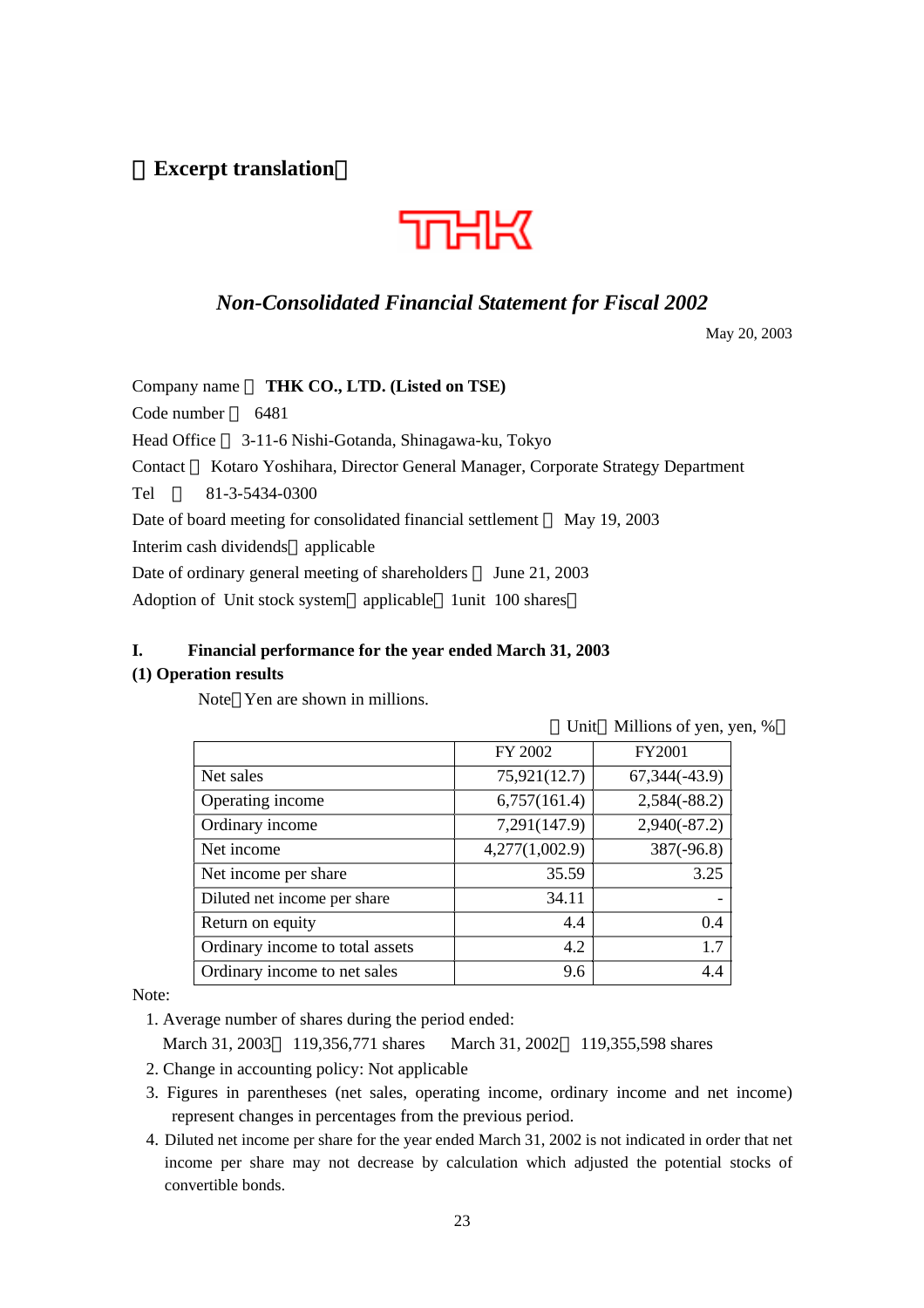(2) Cash dividends Unit yen, millions of yen, %

|                                         |          | FY 2002 | FY2001 |
|-----------------------------------------|----------|---------|--------|
|                                         | Annual   | 15.00   | 15.00  |
| Cash dividends per<br>share             | Interim  | 7.50    | 7.50   |
|                                         | Year-end | 7.50    | 7.50   |
| Total amount of cash dividends (annual) |          | 1,790   | 1,790  |
| Payout ratio                            |          | 41.9    | 461.6  |
| Payout on equity                        |          | 1.8     | 19     |

**(3) Finance position** Unit Millions of yen, %, yen

|                                      | FY 2002 | <b>FY2001</b> |
|--------------------------------------|---------|---------------|
| Total assets                         | 183,196 | 165,865       |
| Total shareholders' equity           | 98,894  | 96,476        |
| Equity ratio                         | 54.0    | 58.2          |
| Total shareholders' equity per share | 828.36  | 808.27        |

Note: Number of shares of common stock at the period ended

 March 31, 2003 119,350,553 shares March 31, 2002 119,361,210 shares Number of shares of treasury stock at the period ended :

March 31, 2003 12,465 shares March 31, 2002 1,808 shares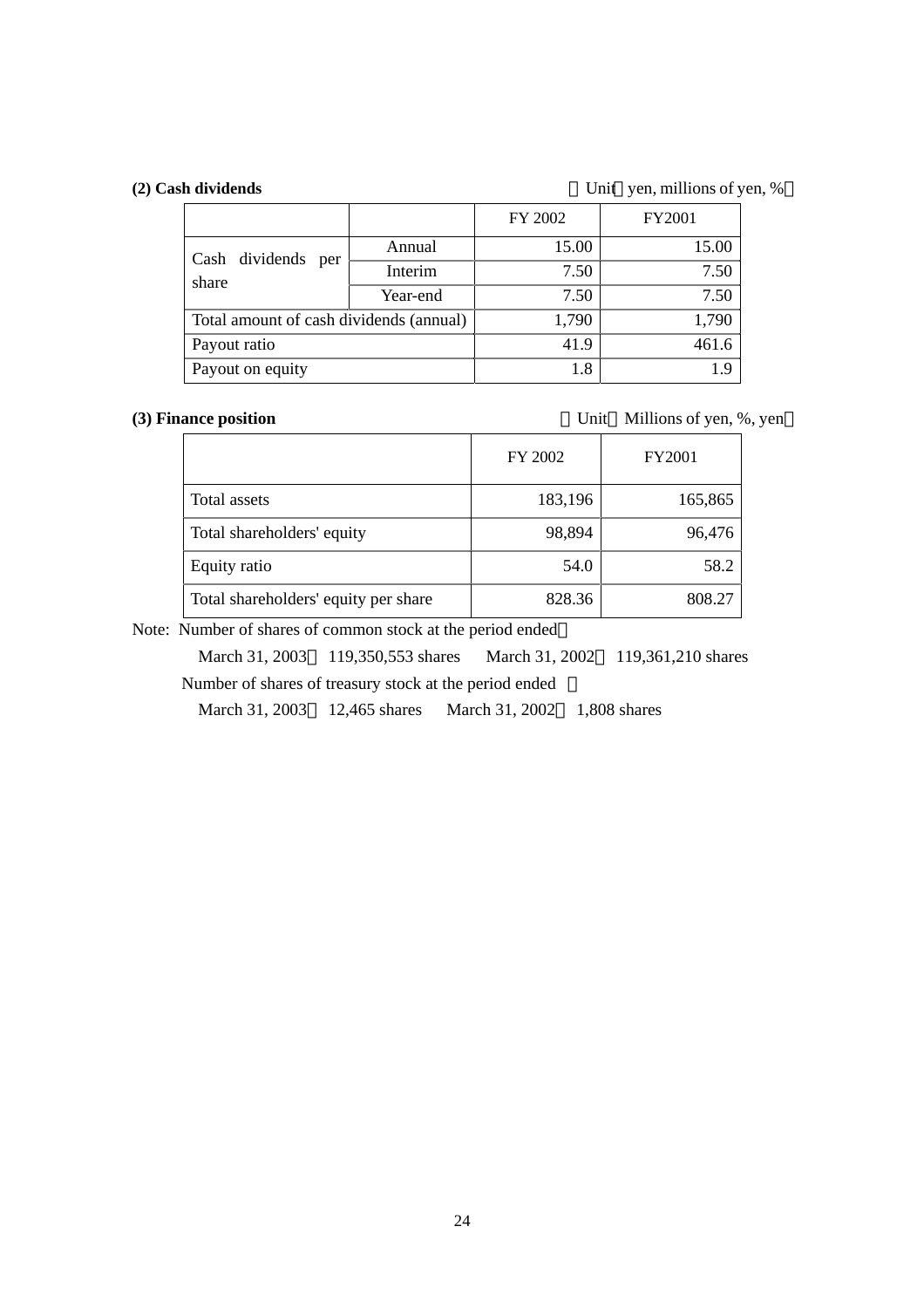|                          |                      | Millions of yen, yen<br>Unit |
|--------------------------|----------------------|------------------------------|
|                          | For the six month to | For the year ending          |
|                          | September 30, 2003   | March 31, 2004               |
| Net sales                | 41,000               | 83,000                       |
| Operating income         | 4,400                | 9,000                        |
| Ordinary income          | 4,500                | 9,200                        |
| Net income               | 2,550                | 5,200                        |
| Cash dividends per share | Interim 7.50         | Year end 7.50                |
| for the half-year        |                      |                              |
| Cash dividends per share |                      | 15.00                        |
| for the full year        |                      |                              |

# **II. Forecast of financial performance for the year ending March 31, 2004**

Reference: Forecast net income per share (for the full year) ¥ 43.64 calculated by the expected average number of stock for the year

## **Caution**: **Forecast Statements**

This document contains forecast statements based on the assumptions and beliefs of the Company's management in light of information currently available.

Such statements involve uncertainties and have risks of volatility that would result from the Company's operations in the future, as well as from changes in the domestic and international environments. Therefore, the Company cannot guarantee the accuracy of such statements and wishes to caution readers that actual operational and financial results may differ from such statements.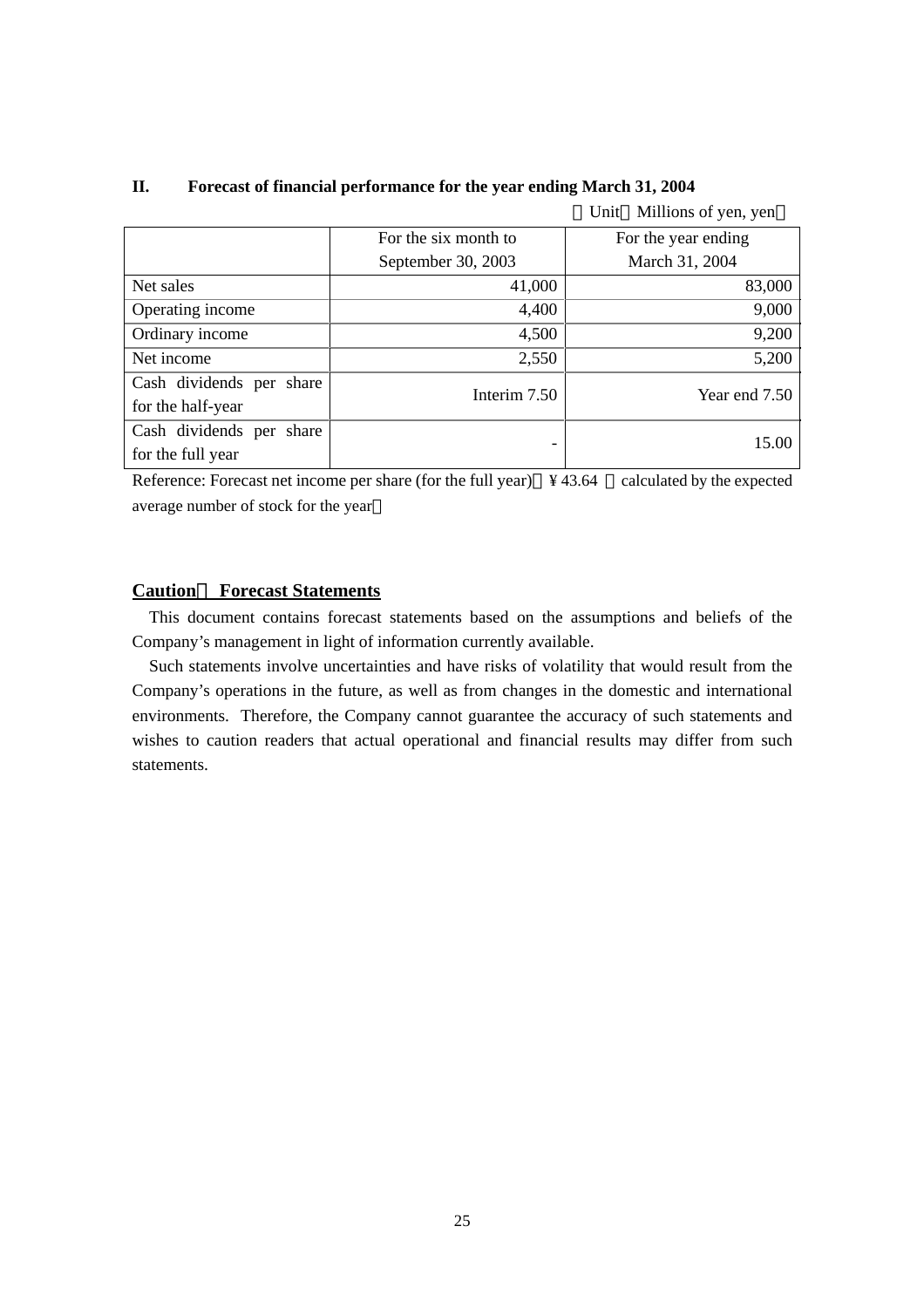# *Non-Consolidated Balance Sheets*

As of March 31, 2002 and 2003

|                                                      | <b>FY2001</b> |       | <b>FY2002</b>    |       |
|------------------------------------------------------|---------------|-------|------------------|-------|
| <b>Assets</b>                                        |               |       |                  |       |
| Current assets:                                      |               |       |                  |       |
| Cash on hand and in banks                            | 39,101        |       | 58,726           |       |
| Notes receivable-trade                               | 9,042         |       | 13,698           |       |
| Accounts receivable-trade                            | 13,569        |       | 20,043           |       |
| Short-term investments in securities                 | 8,317         |       | 6,716            |       |
| Finished goods                                       | 111           |       | 109              |       |
| Merchandise                                          | 7,568         |       | 6,831            |       |
| Raw materials                                        | 3,694         |       | 3,531            |       |
| Work in process                                      | 4,255         |       | 3,394            |       |
| Inventories-other                                    | 340           |       | 336              |       |
| Advances                                             | 17            |       |                  |       |
| Prepaid expenses                                     | 171           |       | 136              |       |
| Deferred tax assets                                  | 957           |       | 1,092            |       |
| Short-term loans                                     | 4,000         |       |                  |       |
| Short-term loans on subsidiaries                     | 1,891         |       | 4,279            |       |
| Accrued corporate tax                                | 5,023         |       |                  |       |
| Accounts receivable-other                            | 203           |       | 192              |       |
| Other                                                | 144           |       | 106              |       |
| Less: Allowance for bad debts                        | $-205$        |       | $-157$           |       |
| Total current assets                                 | 98,207        | 59.2  | 119,040          | 65.0  |
| Fixed assets:                                        |               |       |                  |       |
|                                                      | 33,245        | 20.0  | 30,969           | 16.9  |
| Tangible fixed assets:                               |               |       |                  |       |
| <b>Buildings</b>                                     | 9,266         |       | 8,618            |       |
| <b>Structures</b>                                    | 449           |       | 462              |       |
| Machinery, equipment, and other                      | 12,766        |       | 11,156           |       |
| Vehicles                                             | 29            |       | 23               |       |
| Implements, tools and furniture                      | 1,069         |       | 1,013            |       |
| Land                                                 | 9,222         |       | 9,169            |       |
| Construction in progress                             | 440           |       | 525              |       |
| Intangible fixed assets:                             | 2,416         | 1.5   | 1,826            | 1.0   |
| Patent                                               | 2,329         |       | 1,772            |       |
| Software                                             | 32            |       | $\bf{0}$         |       |
| Other                                                | 54            |       | 53               |       |
| Investments and other:                               | 31,976        | 19.3  | 31,359           | 17.1  |
| Long-term investments in securities                  | 4,426         |       | 3,807            |       |
| Investment in share of subsidiaries                  | 11,580        |       | 13,061           |       |
| Investment in members equity                         | 278           |       | 236              |       |
| Investment in subsidiaries                           | 5,506         |       | 5,506            |       |
| Long-term loans                                      | 271           |       | 265              |       |
| Long-term loans on subsidiaries                      | 5,394         |       | 4,344            |       |
| Claim in bankruptcy, reorganization claim and others | 513           |       | 361              |       |
| Long-term prepaid expenses                           | 37            |       | 97               |       |
| Deferred tax assets                                  | 2,365         |       | 2,028            |       |
| Other                                                | 2,203         |       | 2,047            |       |
| Less: Allowance for bad debts                        | $-601$        |       | $-397$           |       |
| Total fixed assets                                   | 67,638        | 40.8  | 64,155           | 35.0  |
| Deferred assets:                                     |               |       |                  |       |
| Bond discount                                        | 19            |       | $\boldsymbol{0}$ |       |
| Total deferred assets                                | 19            | 0.0   | $\Omega$         | 0.0   |
| Total assets                                         | 165,865       | 100.0 | 183,196          | 100.0 |

(Unit Millions of yen, %)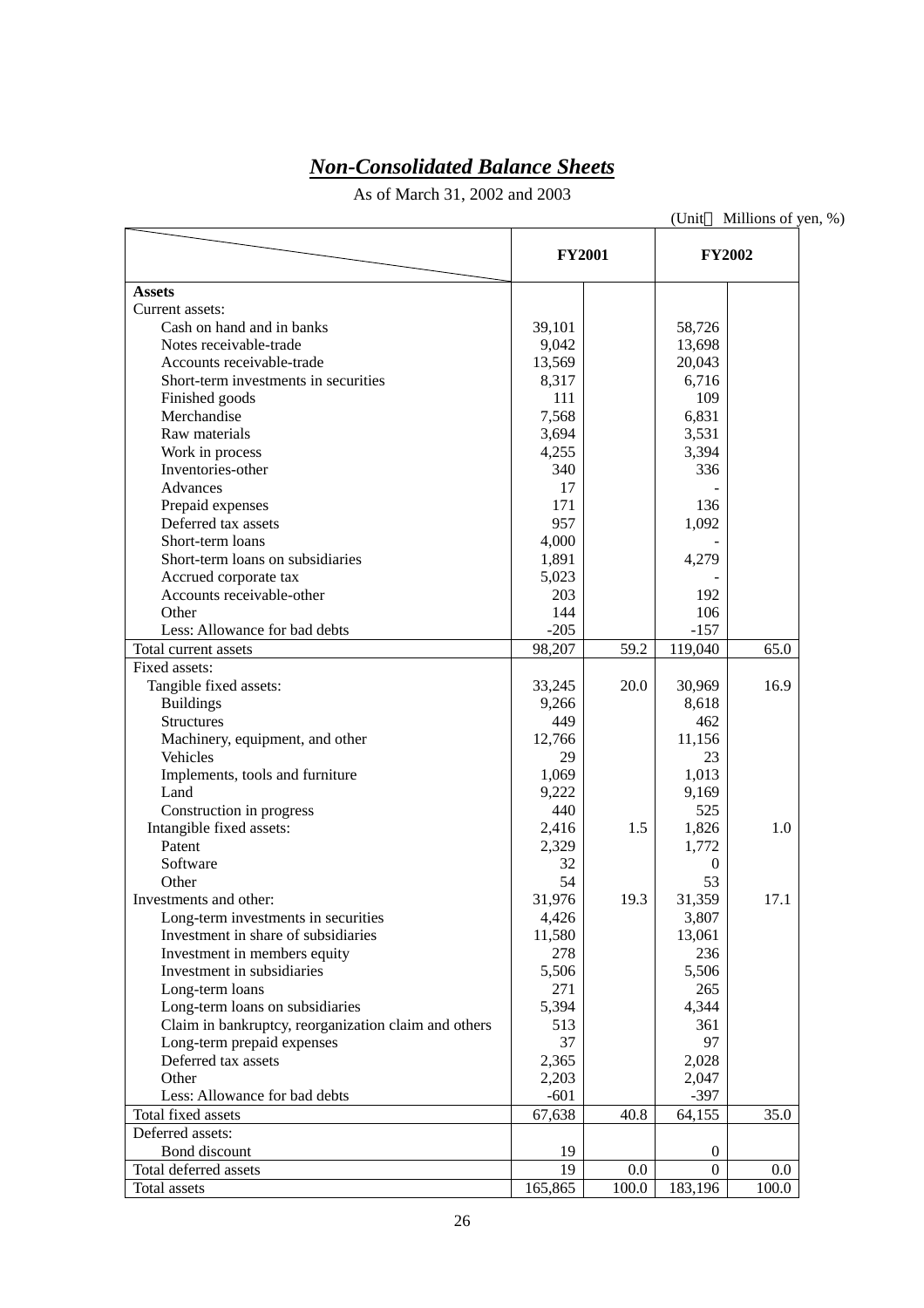# *Non-Consolidated Balance Sheets*

As of March 31, 2002 and 2003

|                                                   | <b>FY2001</b> |        | <b>FY2002</b>  |        |
|---------------------------------------------------|---------------|--------|----------------|--------|
| <b>Liabilities</b>                                |               |        |                |        |
| Current liabilities:                              |               |        |                |        |
| Notes payable                                     | 7,015         |        | 3,922          |        |
| Accounts payable-trade                            | 3,532         |        | 11,202         |        |
| Short-term debt                                   | 3,990         |        | 1,605          |        |
| Current portion of long-term debt                 | 4,103         |        | 2,163          |        |
| Current portion of bonds                          | 8,000         |        | 3,000          |        |
| Current portion of convertible bonds              |               |        | 13,905         |        |
| Accounts payable-other                            | 372           |        | 639            |        |
| Accrued expenses                                  | 1,707         |        | 2,808          |        |
| Corporate income taxes payable and other          | 25            |        | 1,591          |        |
| Consumption taxes payable and other               |               |        | 128            |        |
| Advance receipt                                   | 23            |        | 18             |        |
| Deposits received                                 | 162           |        | 60             |        |
| Accrued bonus                                     | 1,028         |        | 1,125          |        |
| Accounts payable-equipment and other              | 815           |        | 461            |        |
| Other                                             | 79            |        | 17             |        |
| Total current liabilities                         | 30,856        | 18.6   | 42,649         | 23.3   |
| Non-current liabilities:                          |               |        |                |        |
| <b>Bonds</b>                                      | 18,000        |        | 15,000         |        |
| Convertible bonds                                 | 13,905        |        |                |        |
| Bond with subscription warrant                    |               |        | 23,000         |        |
| Long-term debt                                    | 3,951         |        | 1,170          |        |
| Allowance for retirement and severance benefits   | 1,147         |        | 1,279          |        |
| Allowance for directors' and auditors' retirement |               |        |                |        |
| benefits                                          | 1,512         |        | 1,193          |        |
| Other                                             | 16            |        | 8              |        |
| Total non-current liabilities                     | 38,532        | 23.2   | 41,651         | 22.7   |
| <b>Total liabilities</b>                          | 69,389        | 41.8   | 84,301         | 46.0   |
| Shareholders' equity:                             |               |        |                |        |
| Common stock                                      | 23,106        | 13.9   | $\blacksquare$ |        |
| Additional paid-in capital                        | 30,962        | 18.7   | $\blacksquare$ |        |
| Earned reserve                                    | 1,958         | 1.2    |                |        |
| Surplus                                           | 40,640        | 24.5   | ۳              |        |
| Voluntary reserve                                 | 39,298        |        |                |        |
| Unappropriated retained earnings                  | 1,342         |        |                |        |
| Valuation adjustment for marketable securities    | $-187$        | $-0.1$ |                |        |
| Treasury stocks                                   | $-3$          | $-0.0$ |                |        |
| Total shareholders' equity                        | 96,476        | 58.2   |                |        |
| Common stock                                      |               |        | 23,106         | 12.6   |
| Capital surplus                                   |               |        | 30,962         | 16.9   |
| Surplus                                           |               |        | 45,086         | 24.6   |
| Earned reserve                                    |               |        | 1,958          |        |
| Voluntary reserve                                 |               |        | 37,426         |        |
| Unappropriated retained earnings                  |               |        | 5,701          |        |
| Valuation adjustment for marketable securities    |               | -      | $-239$         | $-0.1$ |
| Treasury stocks                                   |               |        | $-20$          | $-0.0$ |
| Total shareholders' equity                        |               | ÷      | 98,894         | 54.0   |
| Total liabilities and shareholders' Equity        | 165,865       | 100.0  | 183.196        | 100.0  |

(Unit Millions of yen, %)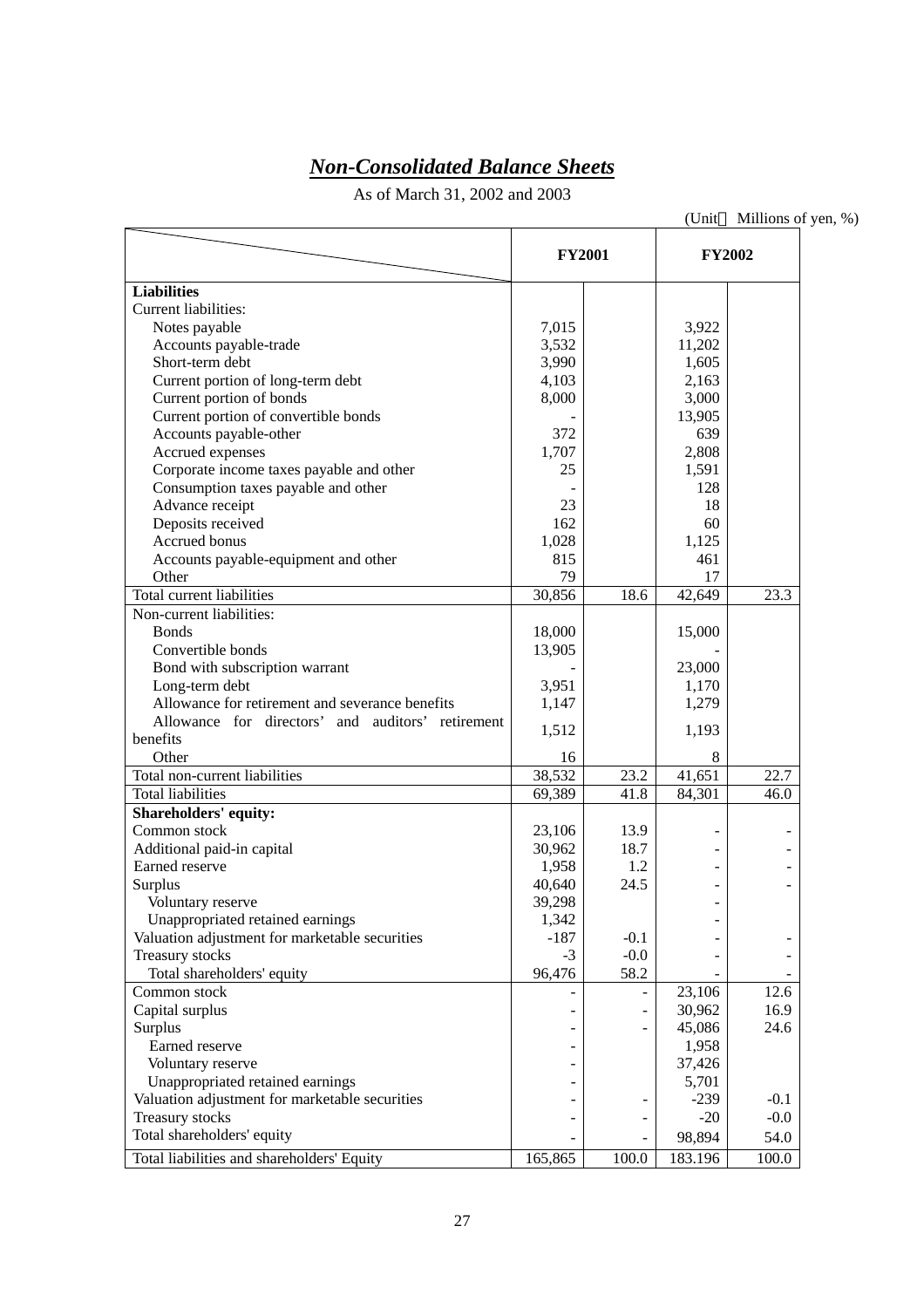# *Non-Consolidated Statements of Income*

For the years ended March 31, 2002(FY2001) and 2003(FY2002)

| (Unit | Millions of yen, %) |  |
|-------|---------------------|--|
|       |                     |  |

|                                                             | FY 2001 |         | <b>FY2002</b> |       |  |
|-------------------------------------------------------------|---------|---------|---------------|-------|--|
| Net sales                                                   | 67,344  | 100.0   | 75,921        | 100.0 |  |
| Cost of sales                                               | 49,981  | 74.2    | 55,304        | 72.8  |  |
| Gross profit                                                | 17,363  | 25.8    | 20,617        | 27.2  |  |
| Sales, general and administrative expenses                  | 14,778  | 22.0    | 13,859        | 18.3  |  |
| Operating income                                            | 2,584   | 3.8     | 6,757         | 8.9   |  |
| Non-operating income:                                       | 1,499   | 2.3     | 1,415         | 1.9   |  |
| Interest income                                             | 150     |         | 138           |       |  |
| Interest income (securities)                                | 0       |         | 1             |       |  |
| Dividend income                                             | 73      |         | 62            |       |  |
| Foreign exchange gain                                       | 765     |         | 448           |       |  |
| Rent income                                                 | 200     |         | 385           |       |  |
| Other income                                                | 309     |         | 378           |       |  |
| Non-operating expenses:                                     | 1,143   | 1.7     | 881           | 1.2   |  |
| Interest expenses                                           | 383     |         | 138           |       |  |
| <b>Bond</b> interest                                        | 333     |         | 421           |       |  |
| Bond expense                                                | 95      |         | 95            |       |  |
| Other                                                       | 330     |         | 226           |       |  |
| Ordinary income                                             | 2,940   | 4.4     | 7,291         | 9.6   |  |
| Extraordinary income                                        | 44      | 0.0     | 76            | 0.1   |  |
| Gain on sales of property and equipment                     | 37      |         | 32            |       |  |
| Gain on sales of stocks of subsidiaries                     | 7       |         |               |       |  |
| Other                                                       |         |         | 43            |       |  |
| Extraordinary loss                                          | 2,962   | 4.4     | 1,173         | 1.5   |  |
| Loss on sales and disposal of property and equipment        | 189     |         | 453           |       |  |
| Loss on long-term investments in securities                 | 813     |         | 510           |       |  |
| Loss on sales of stocks of subsidiaries                     |         |         | 44            |       |  |
| Loss on investment in share of subsidiaries                 | 1,401   |         | 165           |       |  |
| Loss on liquidation of affiliates                           | 466     |         |               |       |  |
| Other                                                       | 91      |         |               |       |  |
| Income before income taxes and other                        | 23      | $0.0\,$ | 6,194         | 8.2   |  |
| Corporate income taxes, Inhabitant taxes and business taxes | 80      |         | 1,677         |       |  |
| Adjustment of corporate income taxes and other              | $-444$  | $-0.5$  | 239           | 2.6   |  |
| Net income                                                  | 387     | 0.5     | 4,277         | 5.6   |  |
| Unappropriated retained earnings carried over from previous | 1,849   |         | 2,318         |       |  |
| year                                                        |         |         |               |       |  |
| Interim cash dividend                                       | 895     |         | 895           |       |  |
| Unappropriated retained earnings at the period              | 1,342   |         | 5,701         |       |  |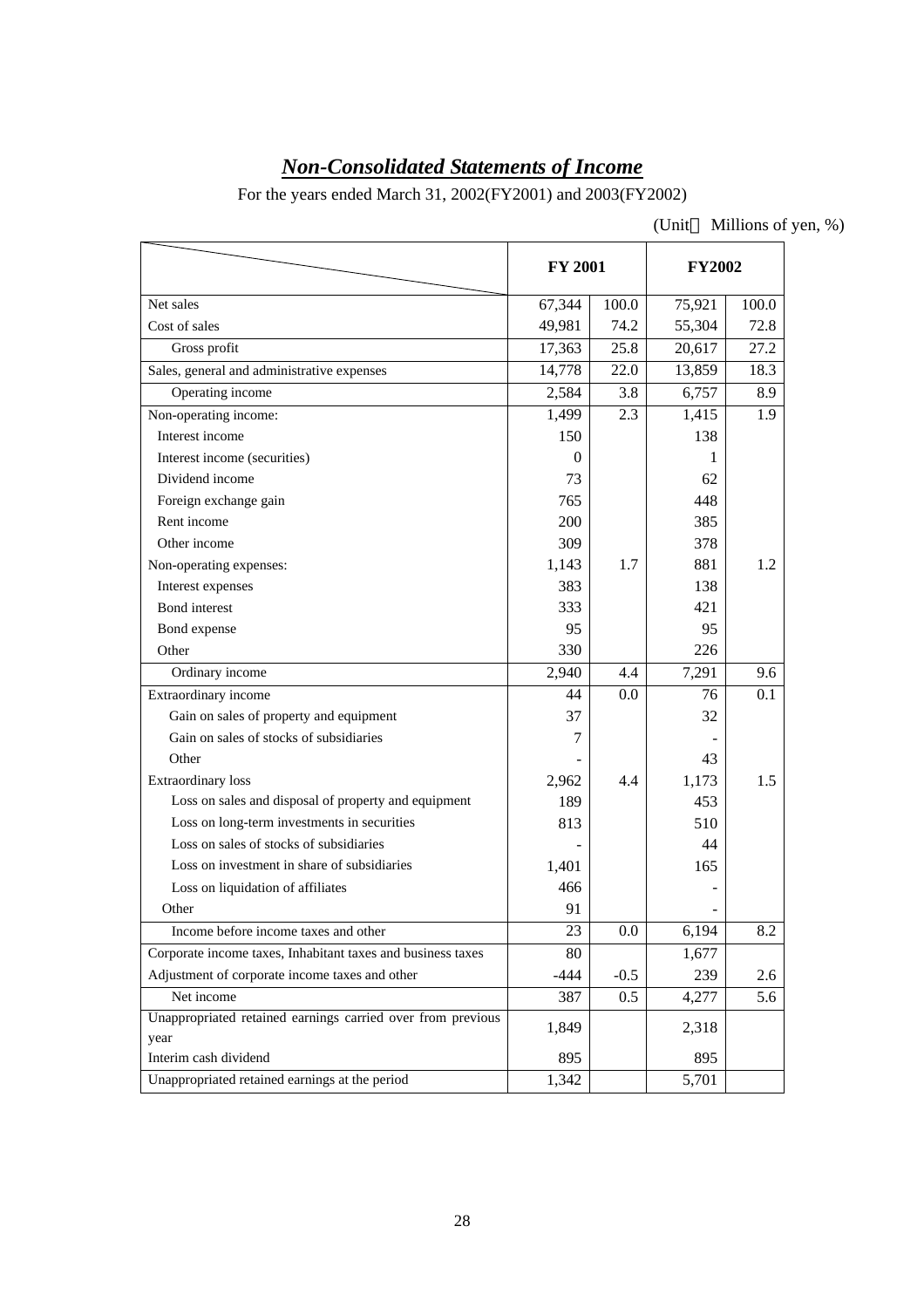| <b>Proposed Appropriation of Retained Earnings</b> |  |
|----------------------------------------------------|--|
|----------------------------------------------------|--|

|                                                                             | <b>FY 2001</b> | <b>FY2002</b>  |
|-----------------------------------------------------------------------------|----------------|----------------|
|                                                                             |                |                |
| Unappropriated retained earnings for the year                               | 1,342          | 5,701          |
| Reversal of allowance for special depreciation                              | 105            | 110            |
| Reversal of allowance for redemption of<br>treasury stock                   | 5,000          |                |
| <b>Total</b>                                                                | 6,448          | 5,812          |
|                                                                             |                |                |
| To be appropriated as follows:                                              |                |                |
| <b>Cash dividends</b>                                                       | 895            | 895            |
| <b>Bonuses to officers</b>                                                  |                | 30             |
| [Bonuses to Auditors]                                                       | ſ<br>-1        | ſ<br>41        |
| Allowance for special depreciation                                          | 34             | $\overline{7}$ |
| <b>Reserve for deferred taxes on lands</b>                                  |                | $\overline{0}$ |
| <b>Reserve for dividends</b>                                                | 200            | 200            |
| <b>General reserve</b>                                                      | 3,000          | 3,000          |
| <b>Unappropriated retained earnings carried</b><br>forward to the next year | 2,318          | 1,679          |

For the year ended March 31, 2002 and 2003

Note:

1. Payment of interim cash dividend of 895 million yen(JPY 7.50 per share) is made on December 11, 2001.

2. Payment of interim cash dividend of 895 million yen (JPY 7.50 per share) is made on December 10, 2002.

3. Cash dividends shall not be paid on the share of the Company's treasury stock.

4. Reserve for dividends include 4 million yen and reserve for deferred taxes on lands as transferred accordance with change of tax rate.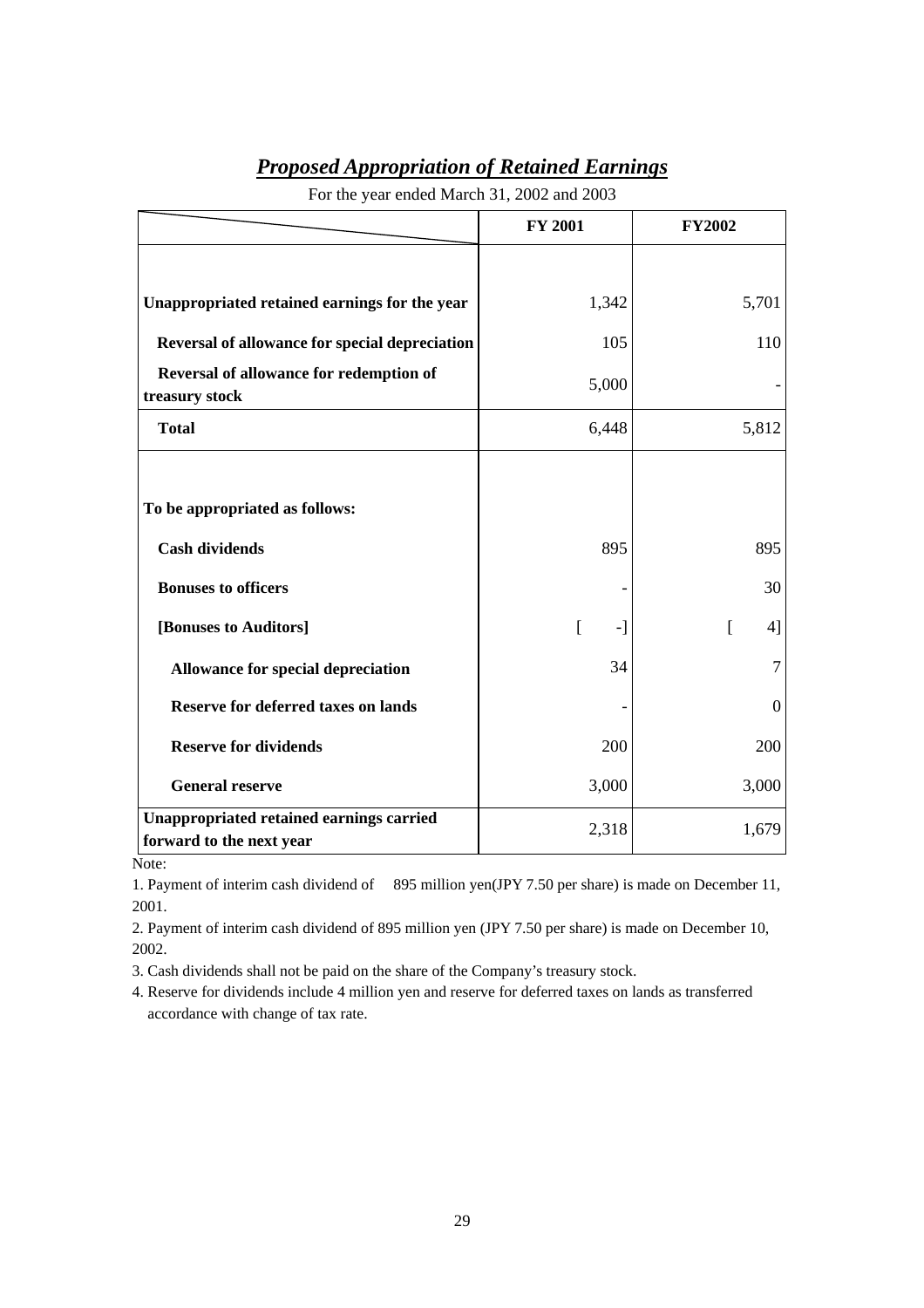# *Basis for Presenting Non-Consolidated Financial Statements*

## **1. Evaluation of significant assets**

A) Investments in securities

Other investments listed on stock exchanges are stated at fair market value as of the year-end balance-sheet date, with the sale price computed via the moving-average method. Other investments unlisted are stated at cost via the moving-average method.

| Company Name    | <b>Asset Evaluation Method</b> | <b>Evaluation Standard</b> |
|-----------------|--------------------------------|----------------------------|
| Finished goods  | Weighted average               | Cost basis                 |
| Purchase        | First-in first-out             | Cost basis                 |
| Raw material    | Weighted average               | Cost basis                 |
| Work in process | Weighted average               | Cost basis                 |
| <b>Supplies</b> | Last purchase                  | Cost basis                 |

## **2. Depreciation and amortization**

Depreciation of plant and equipment is computed in principal by the declining-balance method. However, depreciation of buildings (excluding building fixtures) acquired after April 1, 1998, is computed using the straight-line method.

The amortization of intangible assets is computed in principal via the straight-line method. However, software for internal use is amortized over its estimated useful life of five years on a straight-line basis.

# **3. Deferred charges**

Bond-issuance expenses are recognized in total when incurred.

Bond discount is amortized over the outstanding period using by straight-line method.

#### **4. Basis for recording allowances**

1. Allowance for bad debts:

An allowance for bad debts is recorded, in amounts considered to be appropriate, based primary upon the company's past credit loss experience and an evaluation of potential losses in the receivables outstanding.

2. Accrued bonus:

To prepare for bonus payment to employees, amount allocable to the fiscal year under review of the estimated amount of future payments is provided.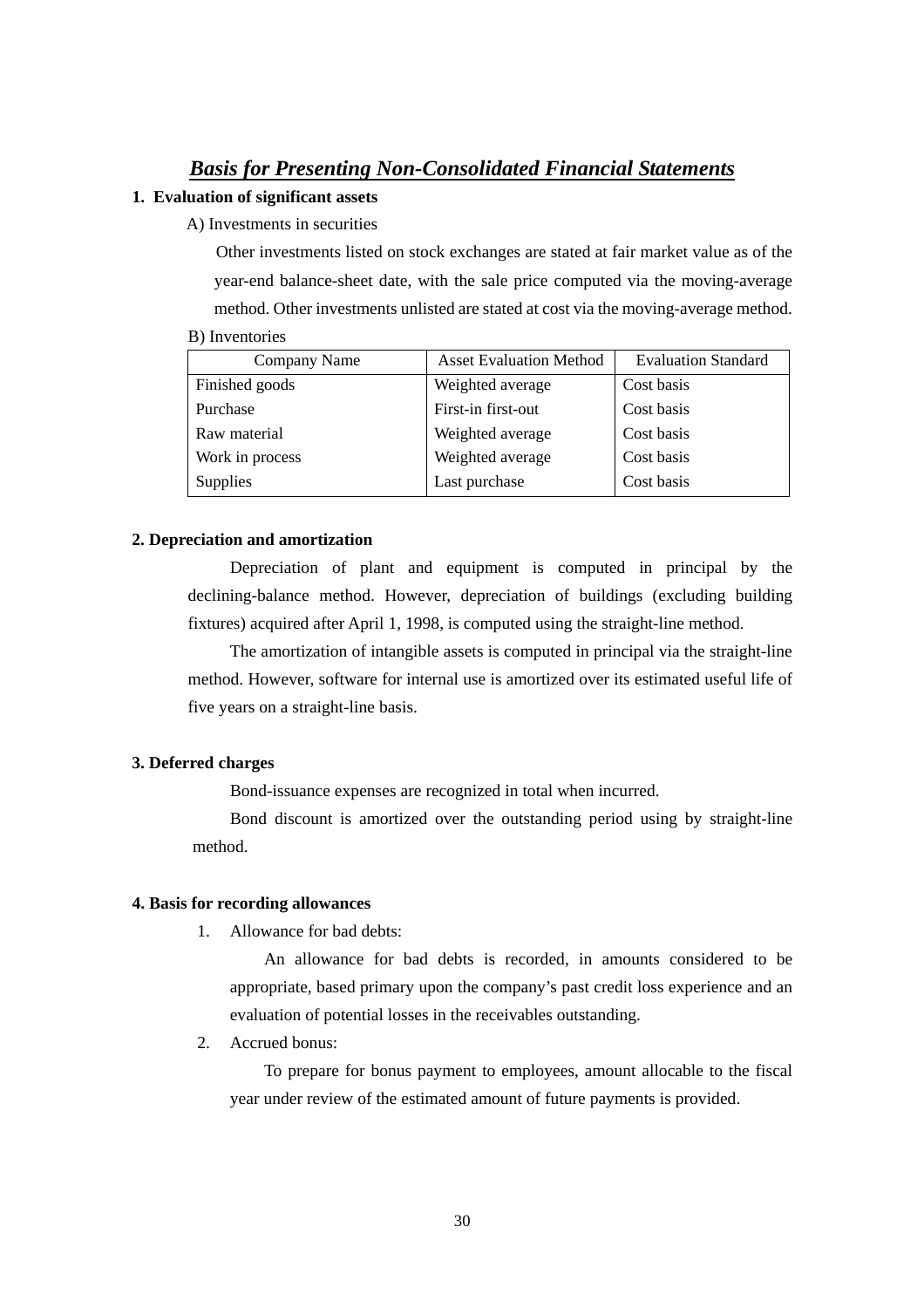3. Allowance for retirement and severance benefits:

To prepare for retirement and severance benefits to employees, future benefit obligations less fair value of pension assets at the fiscal year end are recorded as reserve for retirement and severance benefits. The difference arising from the change in accounting standards in total is accounted for as expenses and the actuarial differences are equally divided over a certain number of years (10 years) within the period of average remaining years of service of employees and accounted for as expenses.

4. Allowance for directors' and auditors' retirement benefits:

To prepare for retirement benefits to directors and auditors, an estimated amount of required payment at the interim fiscal year end based on internal rules for directors is provided.

#### **5. Leases**

The operating-lease accounting method, except lease agreements that stipulate the transfer of ownership of leased property to the lessee, is accounted for financial leases.

#### **6. Hedge Accounting**

A. Method of hedge accounting:

Interest-swap transactions qualified the conditions for exceptional treatment, and those are treated as exceptional treatment.

Currency-swap transactions qualified the requirements for hedge accounting, and those are treated as assignment treatment.

B. Means of hedging and hedged items Interest swaps: Interest fluctuating on borrowing.

Currency swaps: Money claims denominated in foreign currency.

C. Policy for hedge transactions:

Hedges related to interest are entered basically for the purpose of avoiding risks of market fluctuations in interest. And hedges related to currency are entered basically for the purpose of avoiding risks of exchange fluctuations.

D. Method of evaluating hedge effectiveness:

The evaluation of hedge effectiveness is omitted, since hedge accounting applies only to those interest-swaps that meet the conditions for exceptional treatment.

#### **7. Treatment of national and local consumption taxes**

Tax-exclusion accounting method is applied.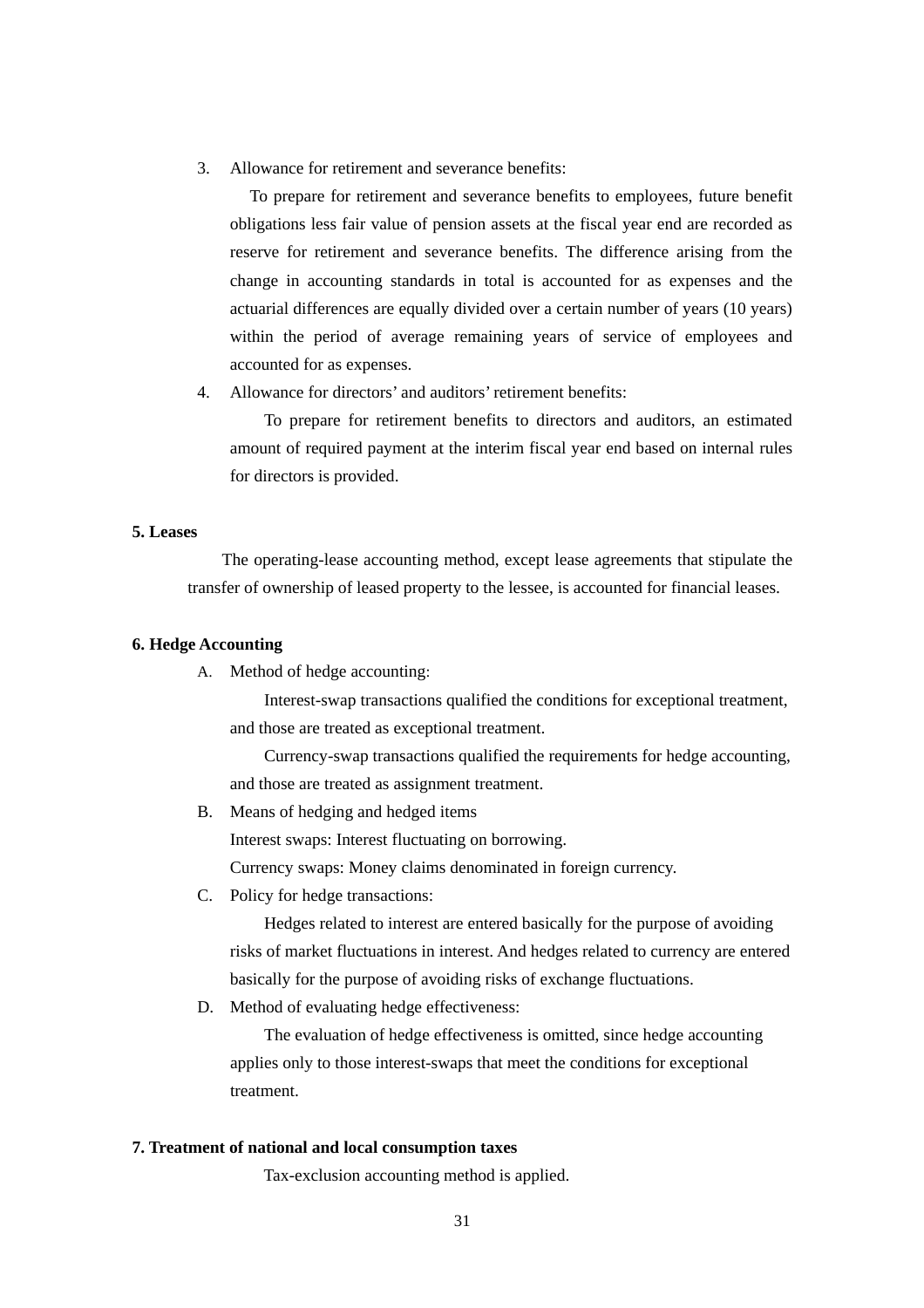# **Notes**

# **[Non-Consolidated Balance Sheets]**

|                                                                  | FY 2001                      | FY2002                       |
|------------------------------------------------------------------|------------------------------|------------------------------|
| 1. Discounts on notes receivable                                 | $\frac{1}{4}$ 1,435 million  | $\frac{1}{2}$ - million      |
| 2. Accumulated depreciation of property,<br>plants and equipment | $\frac{1}{2}$ 57,142 million | $\frac{1}{2}$ 58,565 million |
| 3. Advanced depreciation by national<br>subsidy                  | $\frac{150}{150}$ million    | $\frac{150}{150}$ million    |
| 4. Security-presented assets                                     |                              |                              |
| Short-term investments in securities                             | $\frac{1}{2}$ 999 million    | $\frac{1}{2}$ 899 million    |
| Property, plants and equipment                                   | $\frac{1}{2}$ 15,797 million | $\frac{1}{2}$ 14,723 million |
| Long-term investments in securities                              | ¥ 798 million                | $\frac{1}{2}$ 377 million    |
| 5. Liabilities for guarantee, etc.                               |                              |                              |
| Liabilities for guarantee                                        | $\frac{1}{2}$ 2,693 million  | $\frac{1}{2}$ 1,891 million  |
| Guarantee engagement, etc.                                       | $\frac{1}{2}$ 610 million    | $\frac{1}{2}$ 500 million    |
| 6. Increase in shares of common stock                            | 22 thousand shares           | - thousand shares            |
| (Conversion of convertible bonds)                                |                              |                              |
| Issued shares                                                    | 22 thousand shares           | - thousand shares            |
| Issue price                                                      | ¥ 2,717                      | ¥ -                          |
| Amount of recapitalization                                       | ¥1,359                       | ¥ -                          |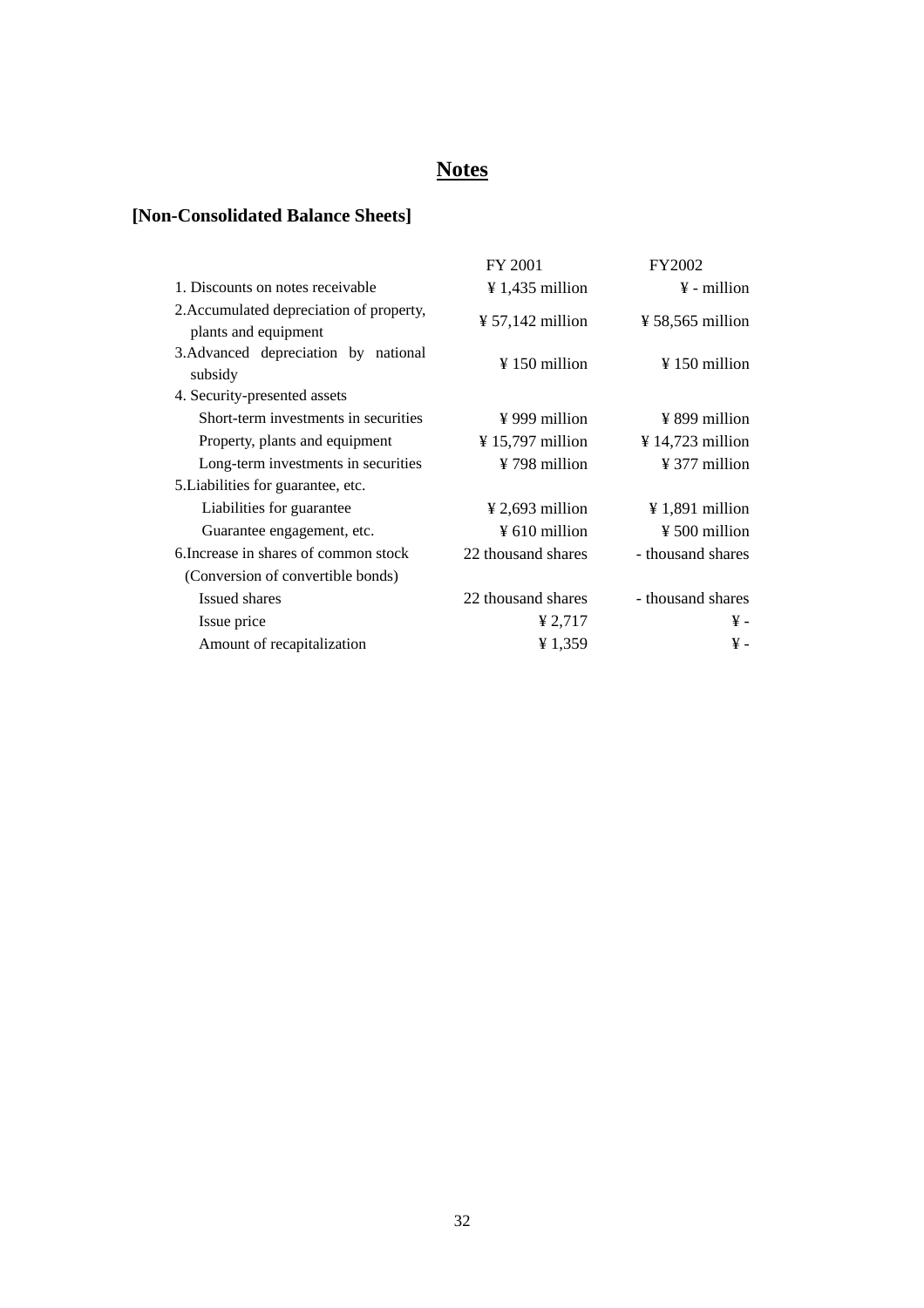# [**Lease Transactions]**

1. Pro forma information of leased property such as acquisition costs, accumulated depreciation, future minimum lease payments that do not transfer ownership of the leased property to the lessee on "as if capitalized" basis as of March 31, 2001 and 2002 were as follows:

|                          | FY 2001                                              | FY2002                      |
|--------------------------|------------------------------------------------------|-----------------------------|
|                          | Machinery and                                        | Machinery and               |
|                          | equipment                                            | equipment                   |
| Acquisition costs        | ¥ 54 million                                         | ¥ 54 million                |
| Accumulated depreciation | ¥ 35 million                                         | $\frac{1}{2}$ 42 million    |
| Net leased property      | ¥ 19 million                                         | ¥ 11 million                |
|                          | Other                                                | Other                       |
| Acquisition costs        | $\frac{1}{2}$ 2,979 million                          | $\frac{1}{2}$ 2,784 million |
| Accumulated depreciation | $\frac{1}{2}$ 1,321 million                          | ¥ 860 million               |
| Net leased property      | $\frac{1}{2}$ 1,657 million                          | $\frac{1}{2}$ 1,923 million |
|                          | Software                                             | Software                    |
| Acquisition costs        | ¥ 37 million                                         | $\frac{1}{2}$ 37 million    |
| Accumulated depreciation | $\frac{1}{2}$ 8 million                              | $\frac{1}{2}$ 16 million    |
| Net leased property      | ¥ 29 million                                         | ¥ 21 million                |
|                          | Total                                                | Total                       |
| Acquisition costs        | $\textnormal{\texttt{4}}3,071 \textnormal{ million}$ | $\frac{1}{2}$ 2,876 million |
| Accumulated depreciation | $\frac{1}{2}$ 1,365 million                          | ¥919 million                |
| Net leased property      | $\frac{1}{2}$ 1,706 million                          | ¥ 1,957 million             |

(1) Acquisition costs, accumulated depreciation and net leased property at end of period

Note: The amounts of acquisition costs and future minimum lease payments under finance leases include the portion of imputed interest expense.

(2) Future minimum lease payments under finance leases

|                     | FY 2001                     | FY2002                    |
|---------------------|-----------------------------|---------------------------|
| Due within one year | $\frac{1}{2}$ 607 million   | $\frac{1}{2}$ 576 million |
| Due after one year  | $\frac{1}{2}$ 1,098 million | $\angle 1.380$ million    |
| Total               | $\angle 1,706$ million      | $\angle 1.957$ million    |

Note: The amounts equivalent to acquisition costs and future minimum lease payments under finance leases include the portion of imputed interest expense.

# (3) Lease payments and implied depreciation

|                | FY 2001                   | FY2002                    |
|----------------|---------------------------|---------------------------|
| Lease payments | $\frac{1}{2}$ 649 million | $\frac{1}{2}$ 629 million |
| Depreciation   | $\frac{1}{2}$ 649 million | $\frac{1}{2}$ 629 million |

#### (4) Depreciation

Depreciation is computed using the straight-line method.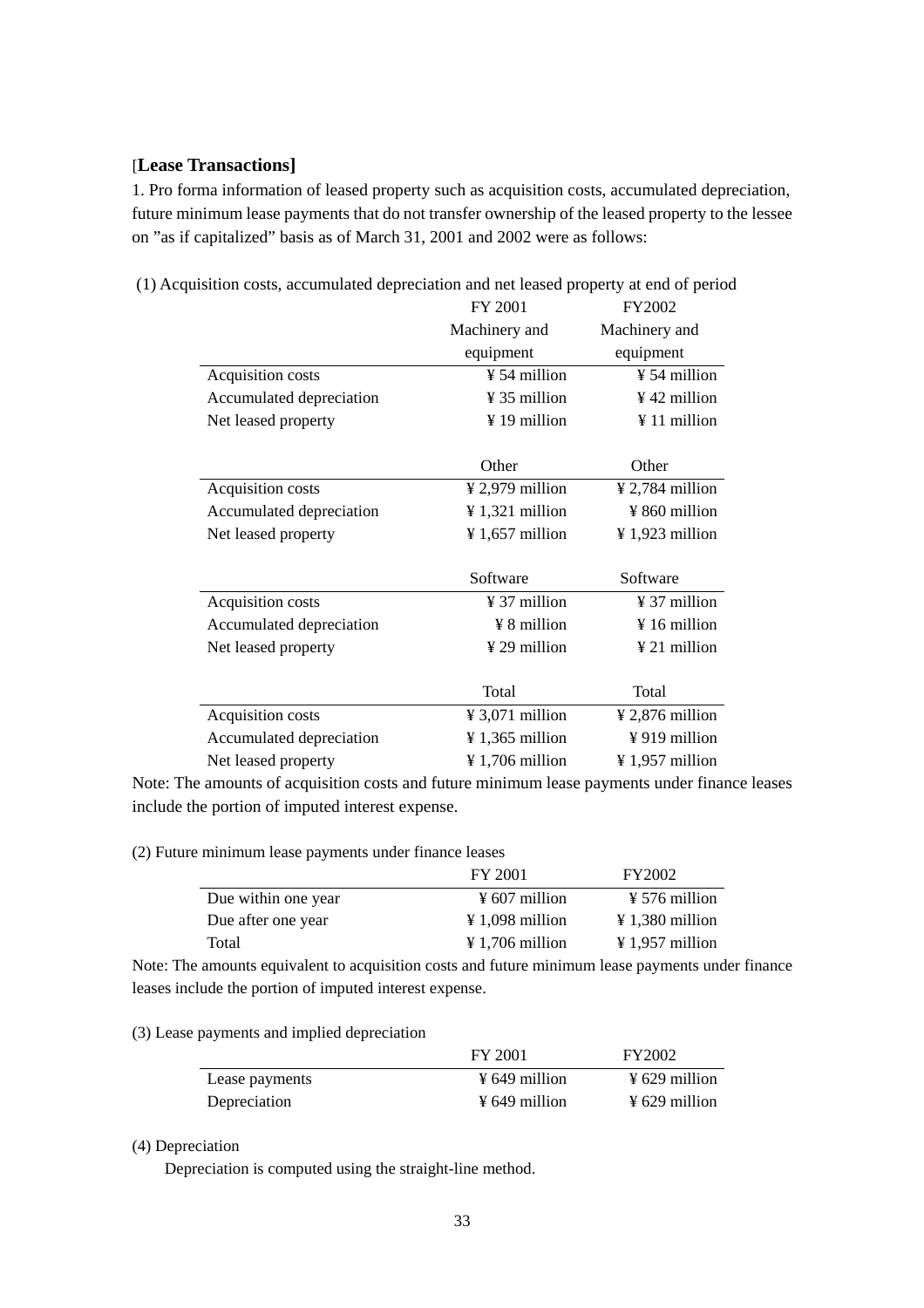# 2. Operating lease transactions

Future minimum lease payments under operating lease

|                     | FY 2001                 | FY2002                  |
|---------------------|-------------------------|-------------------------|
| Due within one year | $\angle 2$ million      | $\angle 2$ million      |
| Due after one year  | $\frac{1}{2}$ 6 million | $\angle 4$ million      |
| Total               | $\angle 9$ million      | $\frac{1}{2}$ 6 million |

# **[Investments in securities]**

1. At March 31, 2003, market value in subsidiaries stocks and affiliates are as follows:

| Classification         | Millions of yen     |              |                               |
|------------------------|---------------------|--------------|-------------------------------|
|                        | As of March 31,2002 |              |                               |
|                        | Carried amount      | Market value | Net unrealized<br>gain (loss) |
| Stocks of subsidiaries |                     |              |                               |
| Stocks of affiliates   | 1,229               | 1,255        | 25                            |
| Total                  | 1,229               | 1,255        |                               |

2. At March 31, 2002, market value in subsidiaries stocks and affiliates are as follows:

|                        | Millions of yen     |              |                |
|------------------------|---------------------|--------------|----------------|
| Classification         | As of March 31,2003 |              |                |
|                        | Carried amount      | Market value | Net unrealized |
|                        |                     |              | gain (loss)    |
| Stocks of subsidiaries |                     |              |                |
| Stocks of affiliates   | 1,085               | 822          | $-263$         |
| Total                  | 1,085               | 822          | $-263$         |